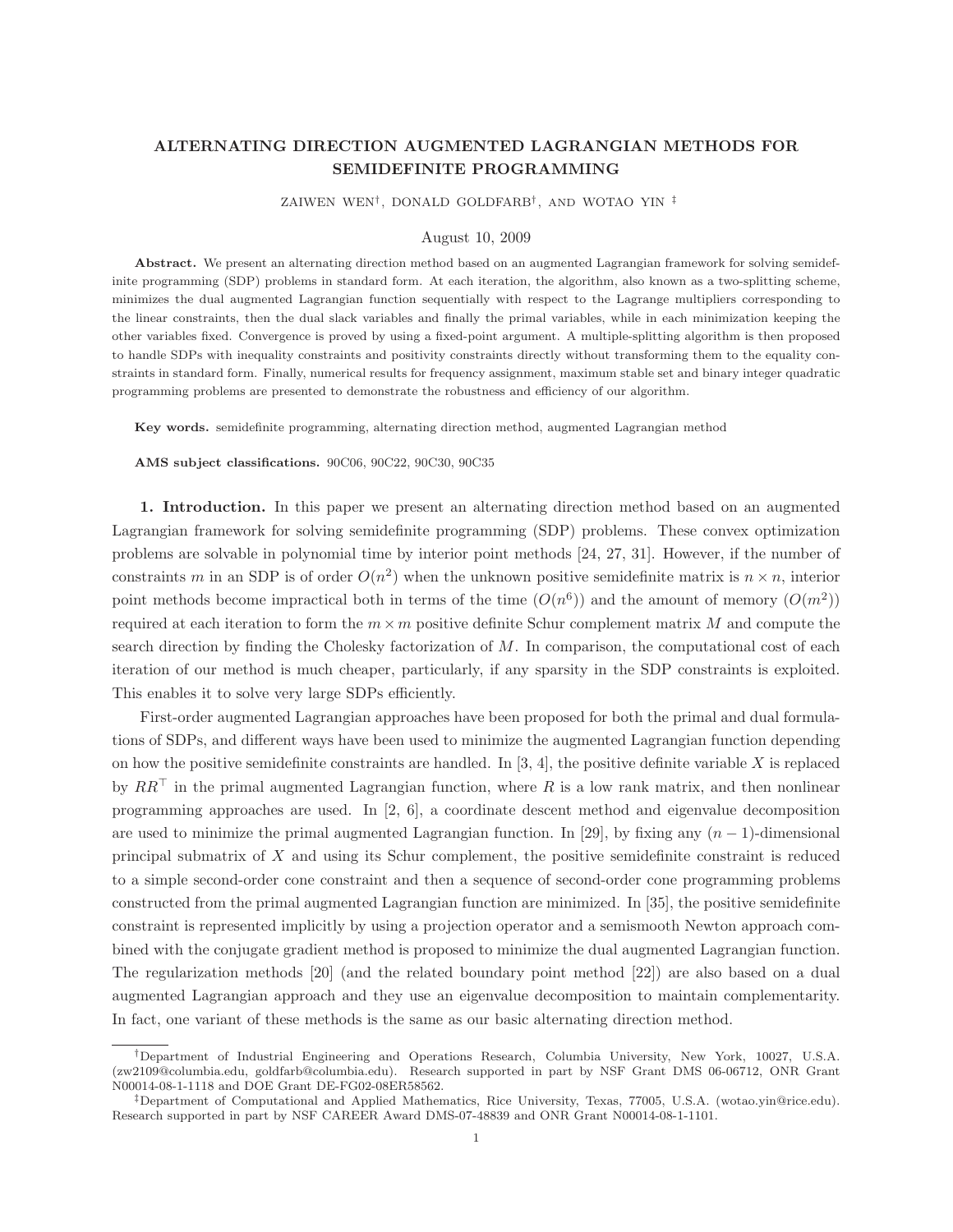Alternating direction methods have been extensively studied to minimize the augmented Lagrangian function for optimization problems arising from partial differential equations (PDEs) [11, 12]. In these methods, the variables are partitioned into several blocks according to their roles, and then the augmented Lagrangian function is minimized with respect to each block by fixing all other blocks at each inner iteration. This simple idea has been applied to many other problem classes, such as, variational inequality problems [14, 15], linear programming [9], nonlinear convex optimization [1, 19, 7, 18, 26], maximal monotone operators [10] and nonsmooth  $\ell_1$  minimization arising from compressive sensing [28, 32, 34]. In [33], an alternating direction method for SDP is presented by reformulating the complementary condition as a projection equation.

Our algorithm applies the alternating direction method within a dual augmented Lagrangian framework. When our method is applied to an SDP in standard form, at each iteration it first minimizes the dual augmented Lagrangian function with respect to the Lagrange multipliers corresponding to the linear constraints, and then with respect to the dual slack variables while keeping the other variables fixed, after which it updates the primal variables. This algorithm is very closely related to the regularization method in [20]. While the theoretical algorithm in [20] updates the primal variable X only after a certain condition is satisfied, the actual algorithm implemented in [20] (i.e., Algorithm 5.1 in [20]) updates the primal variable X immediately after all other blocks are updated at each iteration, which is exactly our alternating direction method. The algorithms in [20] cannot be applied directly to SDPs with inequality constraints, and in particular, with positivity constraints, i.e., every component of X is nonnegative. In order to preserve the structure of these inequality constraints, like sparsity and orthogonality, we do not transform them to equality constraints but add some extra steps to our alternating direction method to minimize the dual augmented Lagrangian function with respect to the Lagrange multipliers corresponding to the inequality constraints. This gives us a multiple-splitting alternating direction method. Numerical experiments on, for example, frequency assignment problems show that the performance of our method is significantly better than those in [20, 35].

Our contributions are as follows. Although the techniques for analyzing the alternating direction methods for variational inequalities in [15] and a class of nonlinear optimization problems in [1] can be applied to analyze our algorithm for SDPs in standard form, we present a different and simple convergence proof by formulating our algorithm as a fixed point method. We note that the convergence properties of the actual implementation of the regularization method in [20] has not been studied. Moreover, we present a multiple-splitting alternating direction method to solve SDPs with inequality constraints directly without transforming them into SDPs in standard form by introducing a lot of auxiliary variables and constraints.

The rest of this paper is organized as follows. We present an alternating direction augmented Lagrangian method for SDP in standard form in subsection 2.1 and analyze its convergence in subsection 2.2, and then extend this method to an expanded problem with inequality and positivity constraints in subsection 2.3. We discuss practical issues related to the eigenvalue decomposition performed at each iteration, strategies for adjusting the penalty parameter, the use of a step size for updating the primal variable  $X$ , termination rules and how to detect stagnation to enhance the performance of our methods in section 3. Finally, numerical results for frequency assignment, maximum stable set and binary integer quadratic programming problems are presented in section 4 to demonstrate the robustness and efficiency of our algorithm.

**1.1. Preliminaries.** The set of  $n \times n$  symmetric matrices is denoted by  $S^n$  and the set of  $n \times n$ symmetric positive semidefinite (positive definite) matrices is denoted by  $S^n_+$   $(S^n_{++})$ . The notation  $X \succeq 0$  $(X \succ 0)$  means that the matrix  $X \in S^n$  is positive semidefinite (positive definite). The notation  $X \geq 0$  $(X > 0)$  means that every component of the matrix X is nonnegative (positive). The trace of X, i.e., the sum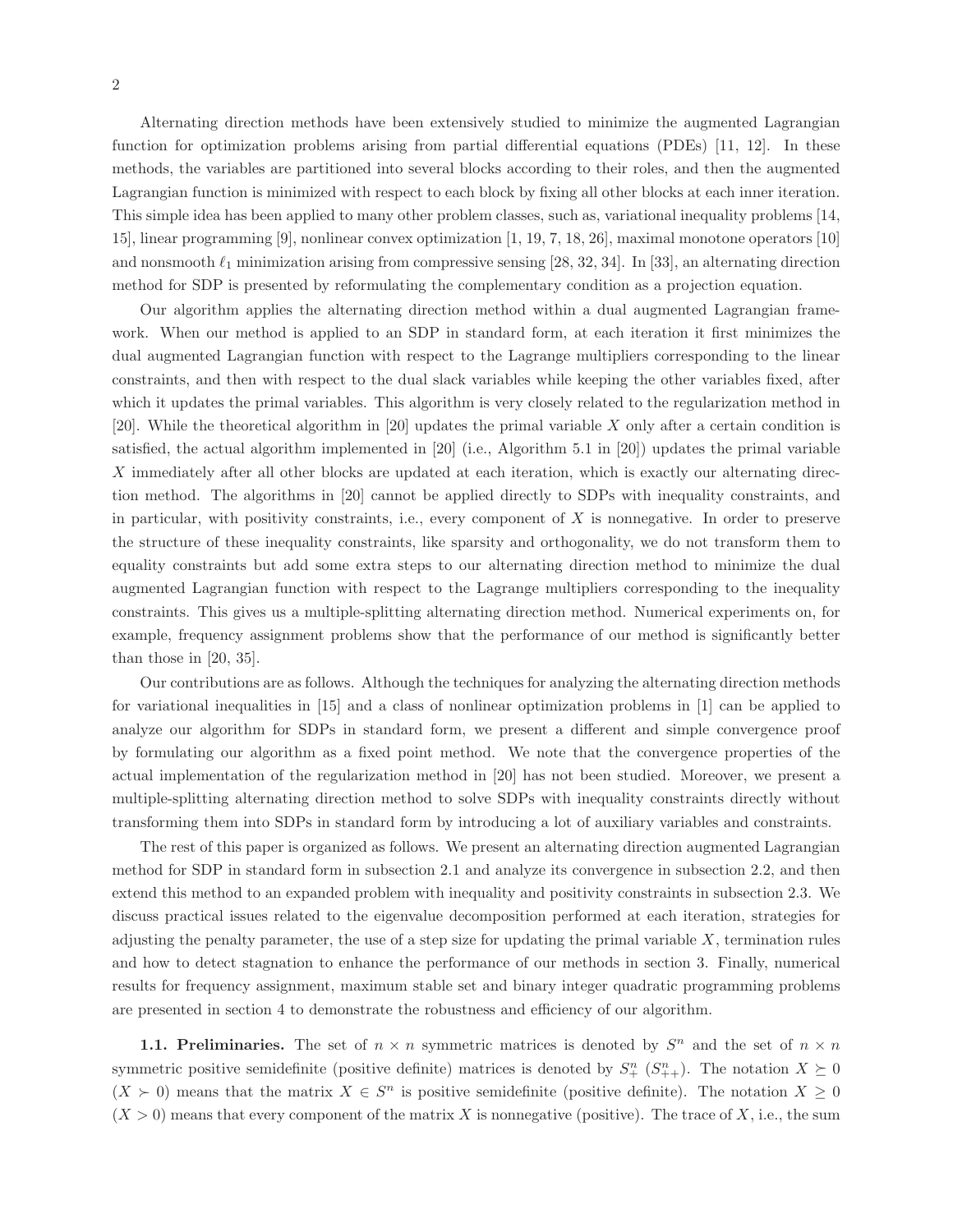of the diagonal elements of X, is denoted by  $\text{Tr}(X)$ . The inner product between two matrices  $A \in \mathbb{R}^{m \times n}$  and  $B \in \mathbb{R}^{m \times n}$  is defined as  $\langle A, B \rangle := \sum_{jk} A_{j,k} B_{j,k} = \text{Tr}(A^\top B)$ . The Frobenius norm of a matrix  $A \in \mathbb{R}^{m \times n}$  is defined as  $||A||_F := \sqrt{\sum_{i,j} A_{i,j}^2}$ .

## 2. Alternating direction augmented Lagrangian methods.

## 2.1. A two-splitting scheme for standard form SDPs. Consider the standard form SDP

(2.1) 
$$
\min_{X \in S^n} \langle C, X \rangle \quad \text{s.t.} \quad \mathcal{A}(X) = b, \quad X \succeq 0,
$$

where the linear map  $\mathcal{A}(\cdot) : S^n \to \mathbb{R}^m$  is defined as

(2.2) 
$$
\mathcal{A}(X) := \left( \langle A^{(1)}, X \rangle, \cdots, \langle A^{(m)}, X \rangle \right)^{\top},
$$

the matrices  $C, A^{(i)} \in S^n$ ,  $i = 1, \dots, m$ , and the vector  $b \in \mathbb{R}^m$  are given, and the unknown matrix  $X \in S^n_+$ . Let  $\text{vec}(X)$  be a vector that contains the columns of the matrix X, stacked each on top of the next in the order that they appear in the matrix, and  $\text{mat}(x)$  be a matrix X such that  $x = \text{vec}(X)$ . Note that the equation  $A(X) = b$  is equivalent to  $A$  **vec** $(X) = b$ , where

$$
A := \left(\mathbf{vec}(A^{(1)}), \cdots, \mathbf{vec}(A^{(m)})\right)^{\top} \in \mathbb{R}^{m \times n^2}.
$$

The adjoint operator  $\mathcal{A}^* : \mathbb{R}^m \to S^n$  of  $\mathcal{A}$  is defined as  $\mathcal{A}^*(y) := \sum_{i=1}^m y_i A^{(i)} = \textbf{mat}(A^\top y)$ . The operator  $A\mathcal{A}^* : \mathbb{R}^m \to \mathbb{R}^m$  is defined as  $\mathcal{A}(\mathcal{A}^*(y)) = (AA^{\top})y$  and the operator  $\mathcal{A}^*\mathcal{A} : S^n \to S^n$  is defined as  $\mathcal{A}^*(\mathcal{A}(X)) = \textbf{mat}((A^\top A)\,\textbf{vec}(X)).$ 

We make the following assumption throughout our presentation.

Assumption 2.1. *The matrix* A *has full row rank and the Slater condition holds for* (2.1)*; that is, there exists a matrix*  $\bar{X} \succ 0$  *satisfying*  $\mathcal{A}(\bar{X}) = b$ .

The dual problem of (2.1) is

(2.3) 
$$
\min_{y \in \mathbb{R}^m, S \in S^n} \quad -b^{\top}y \quad \text{s.t.} \quad \mathcal{A}^*(y) + S = C, \quad S \succeq 0.
$$

The augmented Lagrangian function for the dual SDP (2.3) corresponding to the linear constraints is defined as:

$$
\mathcal{L}_{\mu}(X, y, S) := -b^{\top}y + \langle X, \mathcal{A}^*(y) + S - C \rangle + \frac{1}{2\mu} ||\mathcal{A}^*(y) + S - C||_F^2,
$$

where  $X \in S^n$  and  $\mu > 0$ . Starting from  $X^0 = 0$ , the augmented Lagrangian method solves on the k-th iteration

(2.4) 
$$
\min_{y \in \mathbb{R}^m, S \in S^n} \mathcal{L}_{\mu}(X^k, y, S), \quad \text{s.t.} \quad S \succeq 0,
$$

for  $y^{k+1}$  and  $S^{k+1}$ , and then updates the primal variable  $X^{k+1}$  by

(2.5) 
$$
X^{k+1} := X^k + \frac{\mathcal{A}^*(y^{k+1}) + S^{k+1} - C}{\mu}.
$$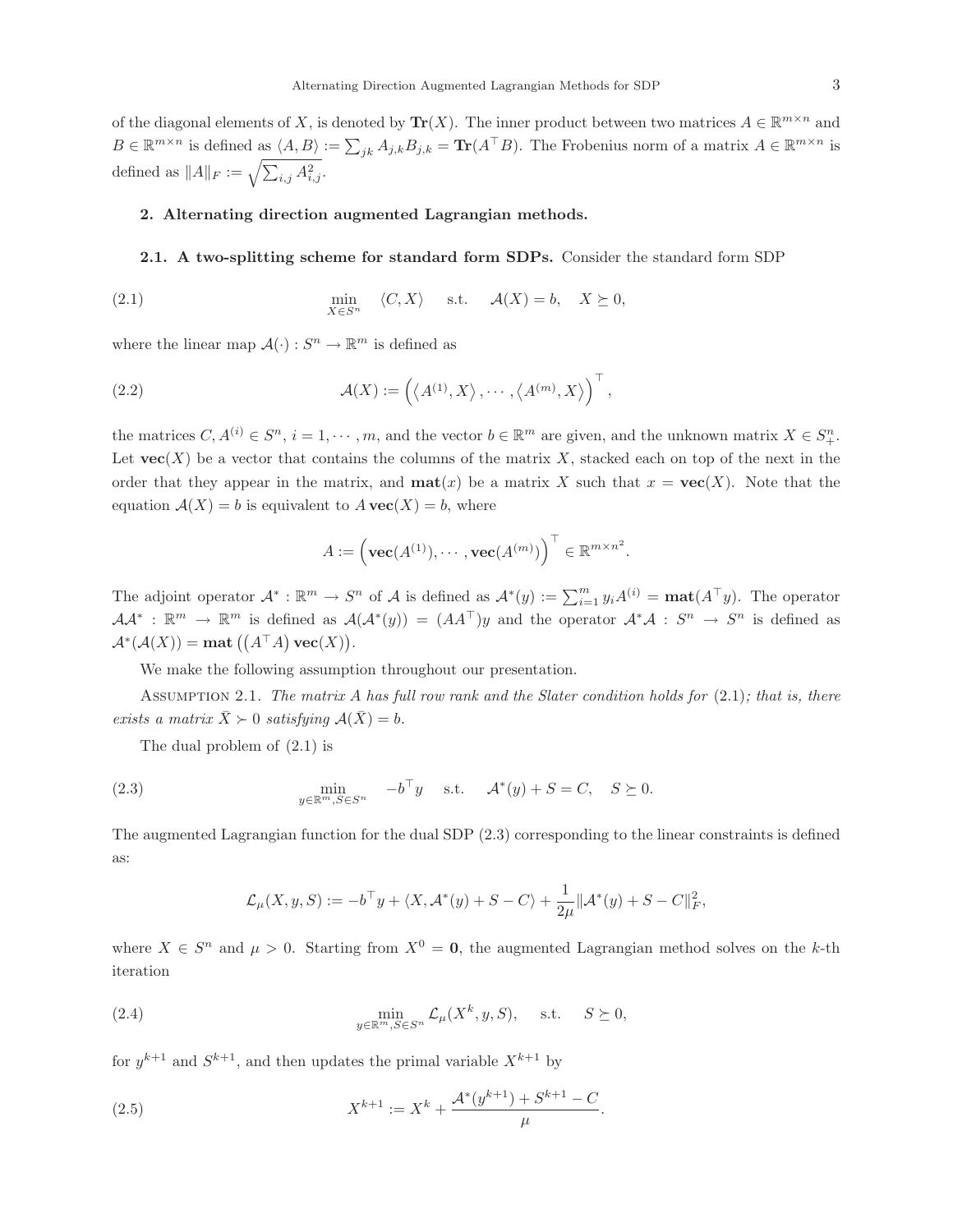Since solving problem (2.4) exactly is very expensive, we consider instead an alternating direction method. Starting from  $X^0$  and  $S^0$  at the first iteration, we update on the kth iteration the variables y, S and X by first minimizing  $\mathcal{L}_{\mu}(X, y, S)$  with respect to y to obtain  $y^{k+1}$  with  $X := X^k$  and  $S := S^k$ fixed; then minimizing  $\mathcal{L}_{\mu}(X, y, S)$  with respect to S subject to  $S \succeq 0$  to obtain  $S^{k+1}$  with  $X := X^k$  and  $y := y^{k+1}$  fixed; and finally, updating  $X^k$  by (2.5); that is, we compute

(2.6a) 
$$
y^{k+1} := \arg\min_{y \in \mathbb{R}^m} \mathcal{L}_{\mu}(X^k, y, S^k),
$$

(2.6b) 
$$
S^{k+1} := \arg \min_{S \in S^n} \mathcal{L}_{\mu}(X^k, y^{k+1}, S), \quad S \succeq 0,
$$

(2.6c) 
$$
X^{k+1} := X^k + \frac{\mathcal{A}^*(y^{k+1}) + S^{k+1} - C}{\mu}.
$$

The first-order optimality conditions for (2.6a) are

$$
\nabla_y \mathcal{L}_{\mu}(X^k, y^{k+1}, S^k) := \mathcal{A}(X^k) - b + \frac{1}{\mu} \mathcal{A}(\mathcal{A}^*(y^{k+1}) + S^k - C) = 0.
$$

Since by Assumption 2.1  $AA^*$  is invertible, we obtain  $y^{k+1} := y(S^k, X^k)$ , where

(2.7) 
$$
y(S, X) := -(\mathcal{A}\mathcal{A}^*)^{-1} \left( \mu(\mathcal{A}(X) - b) + \mathcal{A}(S - C) \right).
$$

By rearranging the terms of  $\mathcal{L}_{\mu}(X^k, y^{k+1}, S)$ , it is easily verified that problem (2.6b) is equivalent to

(2.8) 
$$
\min_{S \in S^n} \|S - V^{k+1}\|_F^2, \quad S \succeq 0,
$$

where  $V^{k+1} := V(S^k, X^k)$  and the function  $V(S, X)$  is defined as

(2.9) 
$$
V(S, X) := C - \mathcal{A}^*(y(S, X)) - \mu X.
$$

Hence, we obtain the solution  $S^{k+1} := V_{t}^{k+1}$  $q^{\kappa+1} := Q_{\dagger} \Sigma_+ Q_{\dagger}^{\dagger}$ , where

$$
Q\Sigma Q^{\top} = \begin{pmatrix} Q_\dagger & Q_\ddagger \end{pmatrix} \begin{pmatrix} \Sigma_+ & \mathbf{0} \\ \mathbf{0} & \Sigma_- \end{pmatrix} \begin{pmatrix} Q_\dagger^{\top} \\ Q_\dagger^{\top} \end{pmatrix}
$$

is the spectral decomposition of the matrix  $V^{k+1}$ , and  $\Sigma_+$  and  $\Sigma_-$  are the nonnegative and negative eigenvalues of  $V^{k+1}$ . It follows from the updating equation (2.6c) that

(2.10) 
$$
X^{k+1} := X^k + \frac{\mathcal{A}^*(y^{k+1}) + S^{k+1} - C}{\mu} = \frac{1}{\mu} (S^{k+1} - V^{k+1}) = \frac{1}{\mu} V_{\ddagger}^{k+1},
$$

where  $V_{\dagger}^{k+1}$  $T_{\ddagger}^{k+1} := -Q_{\ddagger} \Sigma_- Q_{\ddagger}^{\top}$ . Note that  $X^{k+1}$  is also the optimal solution of

(2.11) 
$$
\min_{X \in S^n} \| \mu X + V^{k+1} \|_F^2, \quad X \succeq 0.
$$

From the above observation, we arrive at the alternating direction augmented Lagrangian method in Algorithm 1, below.

REMARK 2.2. In the boundary point method  $[22]$  and regularization method  $[20]$ ,  $X<sup>k</sup>$  is fixed until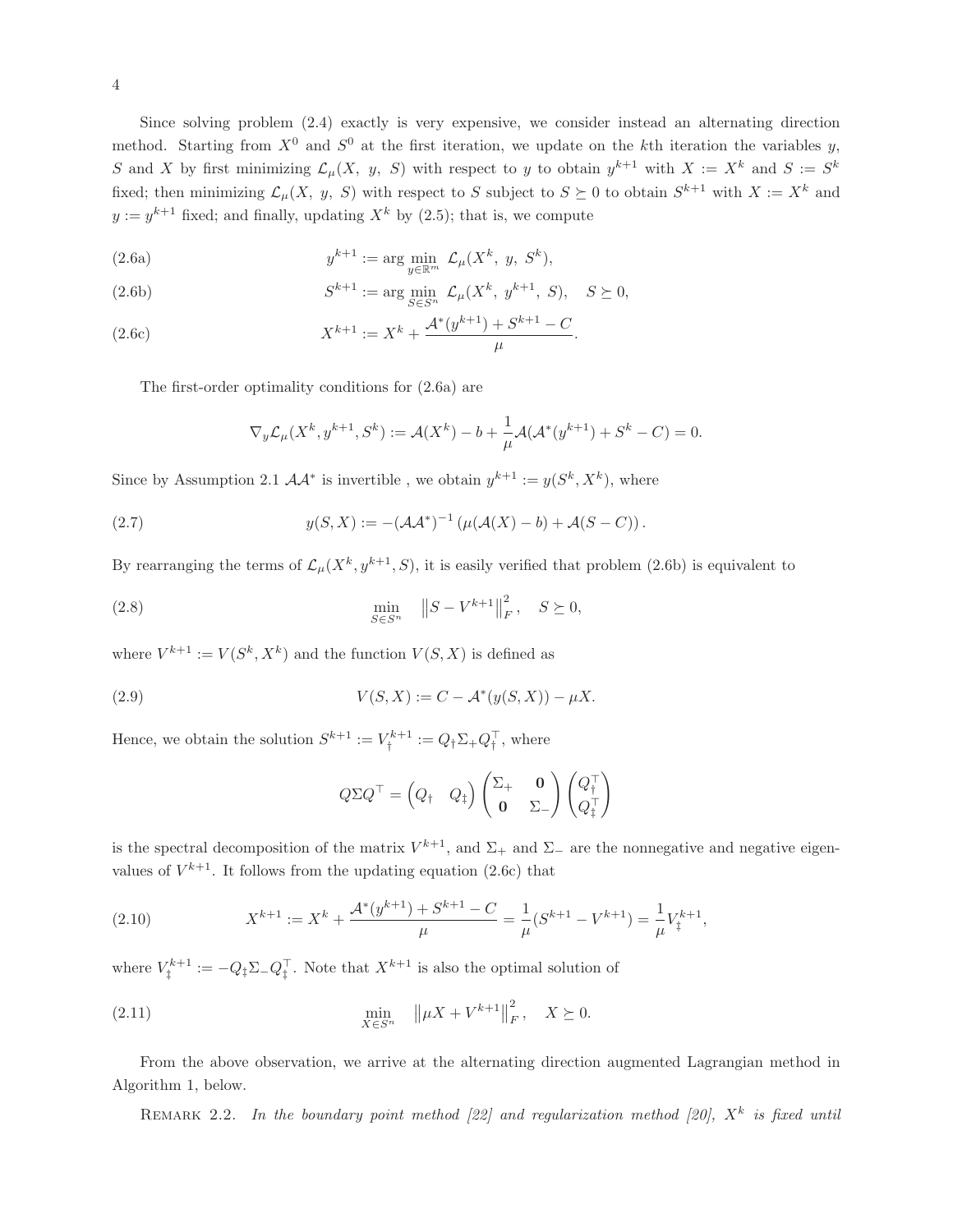Algorithm 1: Alternating direction augmented Lagrangian method for SDP

Set  $X^0 \succeq 0$  and  $S^0 \succeq 0$ . for  $k = 0, 1, \cdots$  do Compute  $y^{k+1}$  according to (2.7). Compute  $V^{k+1}$  and its eigenvalue decomposition, and set  $S^{k+1} := V^{k+1}$ † . Compute  $X^{k+1} = \frac{1}{\mu}(S^{k+1} - V^{k+1}).$ 

 $\frac{1}{\mu}(S^{k+1}-V^{k+1})$  is nearly feasible. However, the actual regularization method implemented in the numerical *experiments in [20] is exactly Algorithm 1.*

REMARK 2.3. If  $AA^* = I$ , as is the case for many SDP relaxations of combinatorial optimization *problems, such as the maxcut SDP relaxation, the SDP relaxation of the maximum stable set problem and the bisection SDP relaxation, step* (2.6a)*, i.e.,* (2.7)*, is very inexpensive. If*  $\mathcal{A}A^* \neq I$ *, we can compute*  $\mathcal{A}A^*$ *and its inverse (or its Cholesky factorization) prior to executing Algorithm 1. If computing the Cholesky factorization of* AA<sup>∗</sup> *is very expensive, the strategies in [7, 10] can be used to compute an approximate minimizer*  $y^{k+1}$  *in step* (2.6a).

2.2. Convergence analysis of Algorithm 1. Although the techniques for analyzing the convergence properties of the alternating direction methods for optimization problems arising from PDEs in [12], variational inequalities in [15] and a class of nonlinear optimization problems in [1] can be applied to our algorithm, we present here a different and simple argument by formulating our algorithm as a fixed point method. For any matrix  $V \in S<sup>n</sup>$ , let the matrix  $(V_{\dagger}, V_{\ddagger})$  be denoted by  $\mathcal{P}(V)$ . Hence, each iteration of Algorithm 1 can be expressed as

(2.12) 
$$
y^{k+1} := y(S^k, X^k) \text{ and } \left(S^{k+1}, \mu X^{k+1}\right) := \mathcal{P}(V^{k+1}) = \mathcal{P}(V(S^k, X^k)).
$$

We first describe a result of the orthogonal decomposition.

Lemma 2.4. *(Theorem 3.2.5 in [16], J.-J. Moreau) Let* K *be a closed convex cone and* K<sup>⋄</sup> *be the polar cone of* K, that is,  $K^{\circ} := \{s \in \mathbb{R}^n : \langle s, x \rangle \leq 0 \text{ for all } x \in K\}$ . For the three elements x, x<sub>1</sub> and x<sub>2</sub> in  $\mathbb{R}^n$ , *the properties below are equivalent:*

(i)  $x = x_1 + x_2$  *with*  $x_1 \in K$  *and*  $x_2 \in K^{\diamond}$  *and*  $\langle x_1, x_2 \rangle = 0$ ; (ii)  $x_1 = P_K(x)$  *and*  $x_2 = P_{K^{\diamond}}(x)$ *,* 

*where*  $P_K(x)$  *is the projection of* x *on* K.

The next lemma shows that any optimal solution of (2.1) is a fixed point of the equations (2.12).

Lemma 2.5. *Suppose Assumption 2.1 holds. Then, there exists primal and dual optimal solutions*  $(X, y, S)$  *for*  $(2.1)$  *and*  $(2.3)$  *and the following two statements are equivalent:* 

(i) (X, y, S) *satisfies the KKT optimality conditions*

$$
\mathcal{A}(X) = b, \quad \mathcal{A}^*(y) + S = C, \quad SX = 0, \quad X \succeq 0, \quad Z \succeq 0.
$$

(ii) (X, y, S) *satisfies*

$$
y = y(S, X)
$$
 and  $(S, \mu X) = \mathcal{P}(V(S, X)).$ 

*Proof*. The proof here is similar to Proposition 2.6 in [20]. Since the Slater condition holds, there exists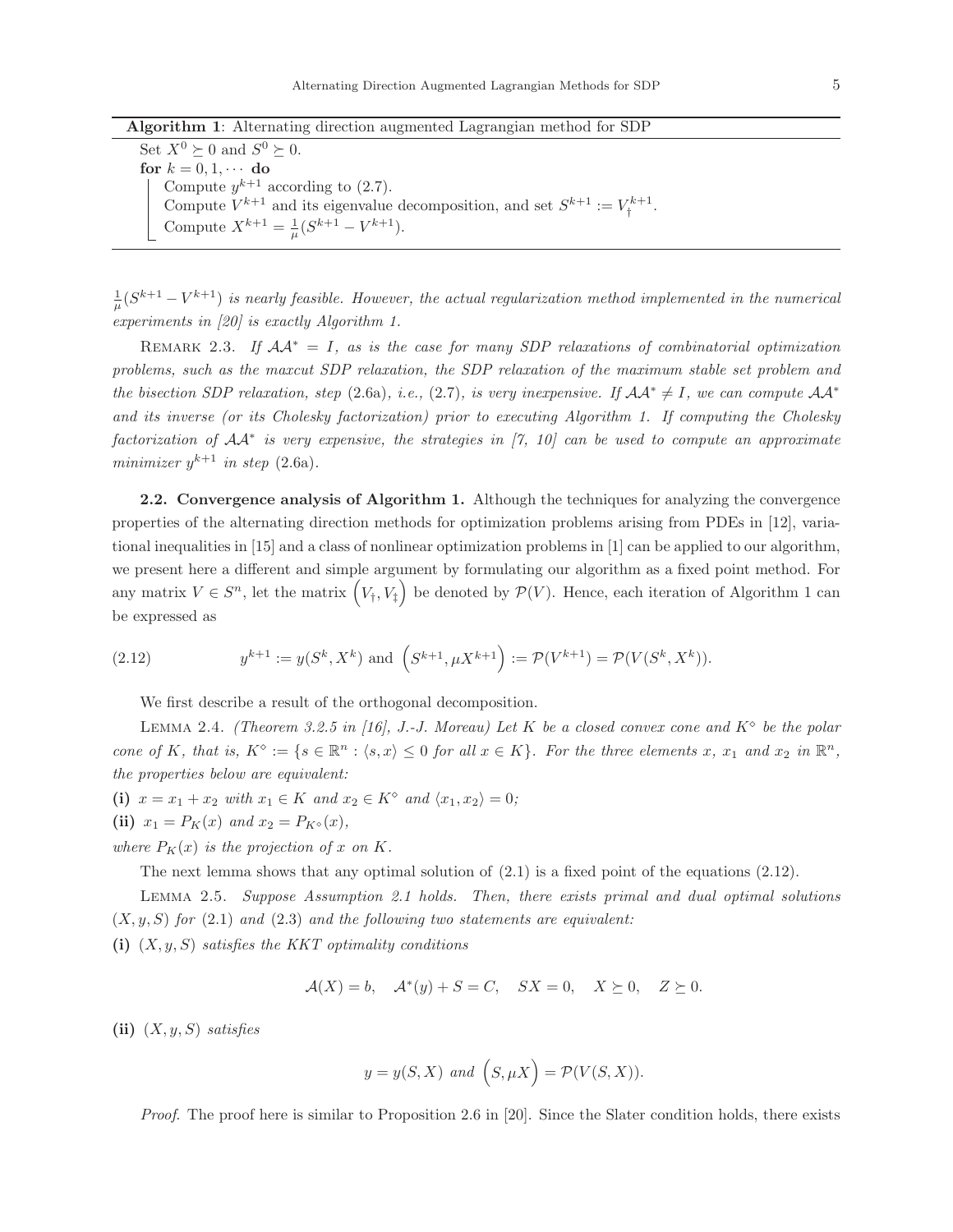primal and dual optimal solution  $(X, y, S)$  for  $(2.1)$  and  $(2.3)$  so that statement (i) is true. Direct algebraic manipulation shows that  $y = y(S, X)$  from statement (i). It follows from Lemma 2.4 that

$$
S - \mu X = V(S, X), \quad X \succeq 0, \quad S \succeq 0, \quad SX = 0,
$$

is equivalent to  $S = V_t(S, X)$  and  $\mu X = V_t(S, X)$ . Hence, statement (i) implies statement (ii).

Now, suppose statement (ii) is true; i.e.,  $S = V_{\dagger}(S, X)$  and  $\mu X = V_{\dagger}(S, X)$ . Since  $S - \mu X = V(S, X)$ , it follows from  $V(S, X) = C - \mathcal{A}^*(y) - \mu X$  that  $S = C - \mathcal{A}^*(y)$ . From  $y = y(S, X)$ , we obtain

$$
(\mathcal{A}\mathcal{A}^*)y = \mu(b - \mathcal{A}(X)) + \mathcal{A}(C - S) = \mu(b - \mathcal{A}(X)) + (\mathcal{A}\mathcal{A}^*)y,
$$

which implies that  $A(X) = b$ . Hence, statement (ii) implies statement (i).  $\square$ 

We now show that the operator  $\mathcal{P}(V)$  is nonexpansive.

LEMMA 2.6. *For any*  $V, \hat{V} \in S^n$ ,

(2.13) 
$$
\left\| \mathcal{P}(V) - \mathcal{P}(\widehat{V}) \right\|_F \leq \|V - \widehat{V}\|_F,
$$

with equality holding if and only if  $V^{\dagger}_{\dagger} V^{\dagger}_\dagger = 0$  and  $V^{\dagger}_\dagger V^{\dagger}_\dagger = 0$ .

*Proof.* We denote  $V_{\dagger} - V_{\dagger}$  by  $W_{\dagger}$  and  $V_{\dagger} - V_{\dagger}$  by  $W_{\dagger}$ . Since  $V_{\dagger} \dagger V_{\dagger} = 0$  and  $V_{\dagger} \dagger V_{\dagger} = 0$ , we obtain  $-W_{\dagger} \dagger W_{\dagger} = 0$  $V_{\dagger}^{\dagger} V_{\ddagger} + V_{\dagger}^{\dagger} V_{\ddagger}$ . The positive semidefinitess of the matrices  $V_{\dagger}$ ,  $V_{\ddagger}$ ,  $V_{\dagger}$ ,  $V_{\ddagger}$ ,  $V_{\ddagger}$ ,  $V_{\ddagger}$ ,  $V_{\ddagger}$ ,  $V_{\ddagger}$ ,  $V_{\ddagger}$   $\geq 0$  and  $\sum_{i=1}^{n} V_{\dagger}$   $\sum_{i=1}^{n} V_{\dagger}$  $\mathbf{Tr}(V_{\dagger}^{\top} V_{\ddagger}) \geq 0$ . Expanding terms of  $V - V$ , we obtain

$$
\left\| V - \widehat{V} \right\|_F^2 = \mathbf{Tr} \left( (W_{\dagger} - W_{\ddagger})^\top (W_{\dagger} - W_{\ddagger}) \right) = \mathbf{Tr} \left( W_{\dagger}^\top W_{\dagger} + W_{\ddagger}^\top W_{\ddagger} \right) - 2 \mathbf{Tr} \left( W_{\dagger}^\top W_{\ddagger} \right)
$$
  
\n
$$
= \left\| \mathcal{P}(V) - \mathcal{P}(\widehat{V}) \right\|_F^2 + 2 \mathbf{Tr} \left( V_{\dagger}^\top \widehat{V}_{\ddagger} + \widehat{V}_{\dagger}^\top V_{\ddagger} \right)
$$
  
\n
$$
\geq \left\| \mathcal{P}(V) - \mathcal{P}(\widehat{V}) \right\|_F^2,
$$

which proves  $(2.13)$ .  $\square$ 

The following lemma shows that the operator  $V(S, X)$  is nonexpansive.

LEMMA 2.7. *For any*  $S, X, \widehat{S}, \widehat{X} \in S^n_+$ ,

(2.14) 
$$
||V(S, X) - V(\widehat{S}, \widehat{X})||_F \le ||\left(S - \widehat{S}, \mu(X - \widehat{X})\right)||_F
$$

*with equality holding if and only if*  $V - \hat{V} = (S - \hat{S}) - \mu(X - \hat{X})$ *.* 

*Proof.* From the definition of  $y(S, X)$  in  $(2.7)$ , we have

$$
y(\widehat{S},\widehat{X}) - y(S,X) = (\mathcal{A}\mathcal{A}^*)^{-1} \left( \mu \mathcal{A}(X - \widehat{X}) + \mathcal{A}(S - \widehat{S}) \right),
$$

which together with (2.9) gives

$$
V(S, X) - V(\widehat{S}, \widehat{X}) = (C - \mathcal{A}^*(y(S, X)) - \mu X) - (C - \mathcal{A}^*(y(\widehat{S}, \widehat{X})) - \mu \widehat{X})
$$
  
= 
$$
\mathcal{A}^*(y(\widehat{S}, \widehat{X}) - y(S, X)) + \mu(\widehat{X} - X)
$$
  
= 
$$
\mathbf{mat} \left( -\mu (I - M) \mathbf{vec}(X - \widehat{X}) + M \mathbf{vec}(S - \widehat{S}) \right),
$$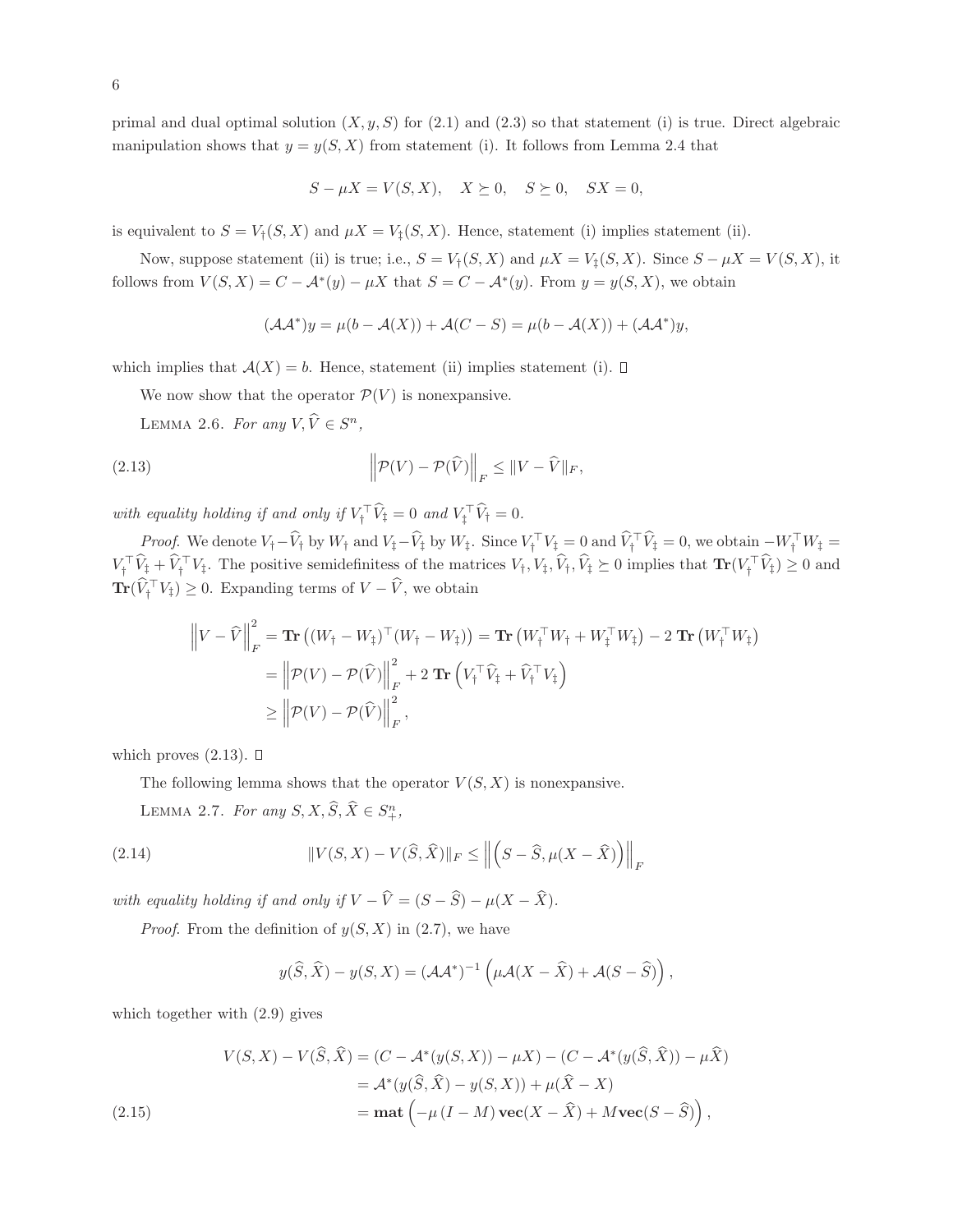where  $M := A^{\top} (AA^{\top})^{-1}A$ . Since M is an orthogonal projection matrix whose spectral radius is 1, we obtain from (2.15) that

(2.16) 
$$
\left\| V(S, X) - V(\widehat{S}, \widehat{X}) \right\|_{F}^{2} = \left\| \mu (I - M) \mathbf{vec}(X - \widehat{X}) - M \mathbf{vec}(S - \widehat{S}) \right\|_{2}^{2}
$$

$$
\leq \|\mu \mathbf{vec}(X - \widehat{X})\|_{2}^{2} + \|\mathbf{vec}(S - \widehat{S})\|_{2}^{2}
$$

$$
= \left\| \left(S - \widehat{S}, \mu (X - \widehat{X})\right) \right\|_{F}^{2},
$$

which proves  $(2.14)$ .

If the equality in  $(2.14)$  holds, it also holds in  $(2.16)$ ; that is,

$$
\|\mu(I-M)\mathbf{vec}(X-\widehat{X})\|_{2}^{2} + \|M\mathbf{vec}(S-\widehat{S})\|_{2}^{2} = \|\mu \mathbf{vec}(X-\widehat{X})\|_{2}^{2} + \|\mathbf{vec}(S-\widehat{S})\|_{2}^{2}.
$$

This implies that  $M\textbf{vec}(X - \hat{X}) = 0$  and  $(I - M)\textbf{vec}(S - \hat{S}) = 0$ . Using this relations in (2.15), we obtain

$$
V(S, X) - V(\widehat{S}, \widehat{X}) = \textbf{mat}\left(\textbf{vec}(S - \widehat{S}) - \mu \textbf{vec}(X - \widehat{X})\right),\,
$$

which proves the second statement.  $\square$ 

LEMMA 2.8. Let  $(X^*, y^*, S^*)$ , where  $y^* = y(S^*, X^*)$ , be an optimal solution of (2.1) and (2.3). Under *Assumption 2.1, if*

(2.17) 
$$
\|\mathcal{P}(V(S, X)) - \mathcal{P}(V(S^*, X^*))\|_F = \left\| \left(S - S^*, \mu(X - X^*)\right)\right\|_F,
$$

*then,*  $(S, \mu X)$  *is a fixed point, that is,*  $(S, \mu X) = \mathcal{P}(V(S, X))$ *, and hence,*  $(X, y, S)$ *, where*  $y = y(S, X)$ *, is a primal and dual optimal solutions of* (2.1) *and* (2.3)*.*

*Proof.* From Lemma 2.5, we have  $(S^*, \mu X^*) = \mathcal{P}(V(S^*, X^*))$ . From Lemmas 2.6 and 2.7, we have

$$
V(S, X) - V(S^*, X^*) = (S - S^*) - \mu(X - X^*),
$$

which implies that  $V(S, X) = S - \mu X$ . Since S and X are all positive semidefinite, and  $S<sup>\dagger</sup> X = 0$ , we obtain from Lemma 2.4 that  $(S, \mu X) = \mathcal{P}(V(S, X))$ .  $\Box$ 

Given Lemmas 2.6, 2.7 and 2.8, we can prove convergence of Algorithm 1 by following the proof of Theorem 4.5 in [13].

THEOREM 2.9. *The sequence*  $\{(X^k, y^k, S^k)\}$  generated by Algorithm 1 from any starting point  $(X^0, y^0, S^0)$ *converges to a solution*  $(X^*, y^*, S^*) \in \mathcal{X}^*$ , where  $\mathcal{X}^*$  is the set of primal and dual solutions of (2.1) and (2.3)*.*

*Proof.* Since both  $\mathcal{P}(\cdot)$  and  $V(\cdot, \cdot)$  are non-expansive,  $\mathcal{P}(V(\cdot, \cdot))$  is also nonexpansive. Therefore,  $\{(S^k, \mu X^k)\}\)$  lies in a compact set and must have a limit point, say  $\bar{S} = \lim_{j\to\infty} S^{k_j}$  and  $\bar{X} = \lim_{j\to\infty} X^{k_j}$ . Also, for any  $(X^*, y^*, S^*) \in \mathcal{X}^*$ ,

$$
\left\| (S^{k+1}, \mu X^{k+1}) - (S^*, \mu X^*) \right\|_F = \left\| \mathcal{P}(V(S^k, \mu X^k)) - \mathcal{P}(V(S^*, \mu X^*)) \right\|_F \le \left\| V(S^k, \mu X^k) - V(S^*, \mu X^*) \right\|_F
$$
  

$$
\le \left\| (S^k, \mu X^k) - (S^*, \mu X^*) \right\|_F,
$$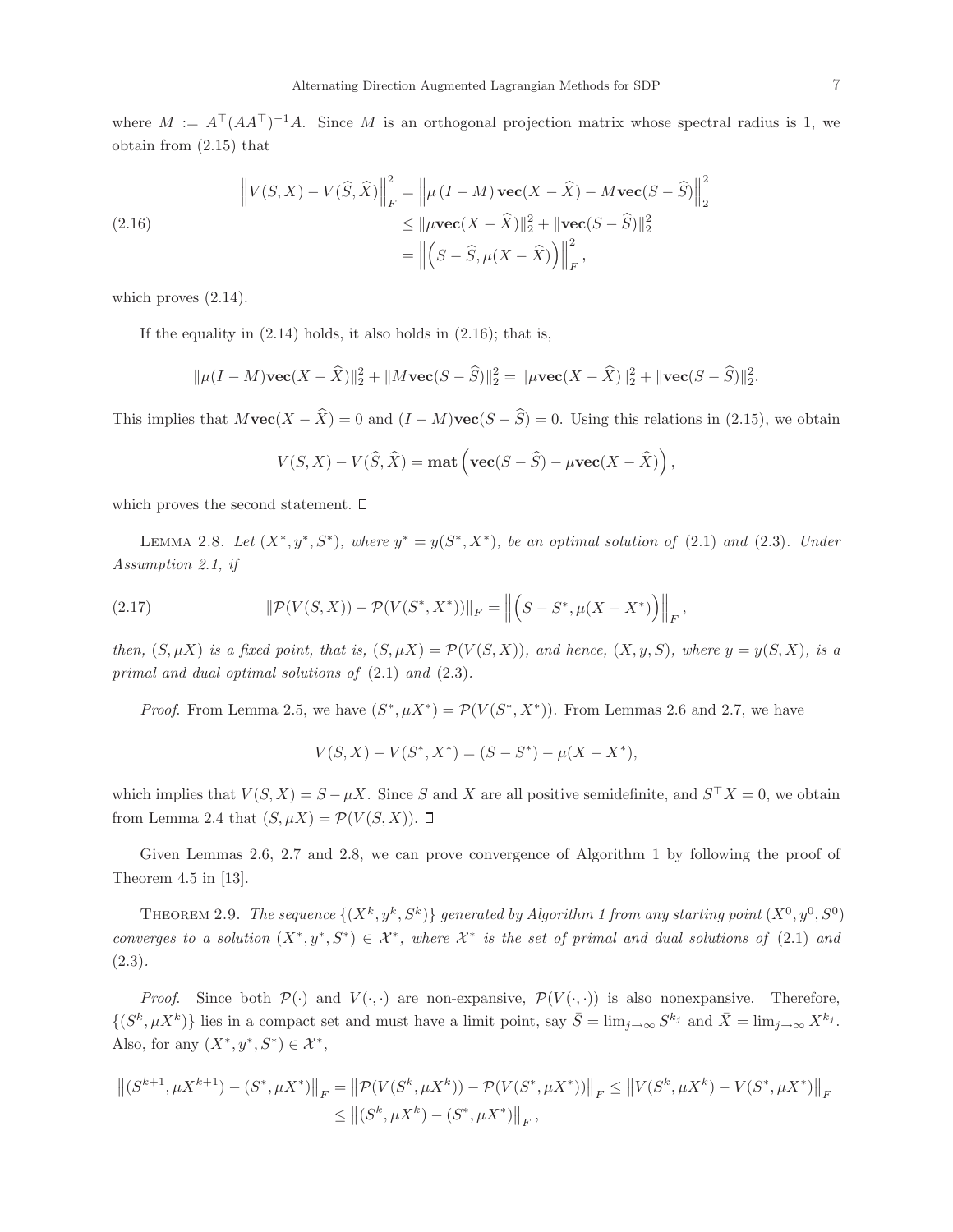which means that the sequence  $\{ \|(S^k, \mu X^k) - (S^*, \mu X^*)\|_F \}$  is monotonically non-increasing. Therefore,

(2.18) 
$$
\lim_{k \to \infty} \left\| (S^k, \mu X^k) - (S^*, \mu X^*) \right\|_F = \left\| (\bar{S}, \mu \bar{X}) - (S^*, \mu X^*) \right\|_F,
$$

where  $(\bar{S}, \mu \bar{X})$  can be any limit point of  $\{(S^k, \mu X^k)\}\$ . By the continuity of  $\mathcal{P}(V(\cdot, \cdot))$ , the image of  $(\bar{S}, \mu \bar{X})$ ,

$$
\mathcal{P}(V(\bar{S}, \mu \bar{X})) = \lim_{j \to \infty} \mathcal{P}(V(S^{k_j}, \mu X^{k_j})) = \lim_{j \to \infty} (S^{k_j+1}, \mu X^{k_j+1}),
$$

is also a limit of  $\{(S^k, \mu X^k)\}\$ . Therefore, we have

$$
\left\| \mathcal{P}(V(\bar{S}, \mu \bar{X})) - \mathcal{P}(V(S^*, \mu X^*)) \right\|_F = \left\| (\bar{S}, \mu \bar{X}) - (S^*, \mu X^*) \right\|_F,
$$

which allows us to apply Lemma 2.8 to get that  $(\bar{S}, \bar{y}, \mu \bar{X})$ , where  $\bar{y} = y(\bar{S}, \bar{X})$ , is an optimal solution to problems (2.1) and (2.3). Finally, by setting  $(S^*, \mu X^*) = (\bar{S}, \mu \bar{X})$  in (2.18), we get that

$$
\lim_{k \to \infty} \left\| (S^k, \mu \bar{X}^k) - (\bar{S}, \mu \bar{X}) \right\|_F = \lim_{k \to \infty} \left\| (S^{k_j}, \mu \bar{X}^{k_j}) - (\bar{S}, \mu \bar{X}) \right\|_F = 0,
$$

i.e.,  $\{(S^k, \mu X^k)\}\)$  converges to its unique limit of  $(\bar{S}, \mu \bar{X})$ .

We now describe the relationship between the primal infeasibility  $\|\mathcal{A}(X^{k+1}) - b\|_2$  and dual infeasibility  $||C - A^*(y^{k+1}) - S^{k+1}||_F$  and the difference between the matrices  $\{V^k\}.$ 

COROLLARY 2.10. Let  $\{(X^k, y^k, S^k)\}\$ be a sequence generated by Algorithm 1. Then

1. 
$$
\mathcal{A}(X^{k+1}) - b = \frac{1}{\mu} \mathcal{A}(S^{k+1} - S^k)
$$
 and  $\|\mathcal{A}(X^{k+1}) - b\|_2 \le \frac{\|A\|_2}{\mu} \|V^{k+1} - V^k\|_F$ .  
\n2.  $C - \mathcal{A}^*(y^{k+1}) - S^{k+1} = \mu(X^k - X^{k+1})$  and  $||C - \mathcal{A}^*(y^{k+1}) - S^{k+1}||_F \le ||V^{k+1} - V^k||_F$ .  
\n3.  $||V^{k+1} - V^k||_F \le ||V^k - V^{k-1}||_F$ .

*Proof*. 1). It follows from (2.7), (2.9) and Assumption 2.1 that

$$
\mathcal{A}(X^{k+1}) - b = \frac{1}{\mu} \mathcal{A}(S^{k+1} - V^{k+1}) - b
$$
  
=  $\frac{1}{\mu} \mathcal{A}(S^{k+1} - C) + \mathcal{A}(X^k) - b + (b - \mathcal{A}(X^k)) + \frac{1}{\mu} \mathcal{A}(C - S^k)$   
=  $\frac{1}{\mu} \mathcal{A}(S^{k+1} - S^k).$ 

Since the projection  $V^{k+1}_+$  $\tau_{\dagger}^{\kappa+1}$  is nonexpansive, we obtain

$$
\|\mathcal{A}(X^{k+1}) - b\|_2 \le \frac{\|A\|_2}{\mu} \|\mathbf{vec}(S^{k+1} - S^k)\|_2 \le \frac{\|A\|_2}{\mu} \|V^{k+1} - V^k\|_F.
$$

2) Rearranging the terms of (2.6c), we obtain the first part of statement 2. The nonexpansiveness of the projection  $V_{\dagger}^{k+1}$  $i^{\kappa+1}$  gives

$$
||C - \mathcal{A}^*(y^{k+1}) - S^{k+1}||_2 = ||V_{\ddagger}^{k+1} - V_{\ddagger}^k||_F \le ||V^{k+1} - V^k||_F.
$$

3) From Lemmas 2.6 and 2.7, we obtain

$$
\|V^{k+1}-V^k\|_F\leq \left\|\left(S^k-S^{k-1},\mu(X^k-X^{k-1})\right)\right\|_F=\left\|\left(V_{\dagger}^k-V_{\dagger}^{k-1},V_{\ddagger}^k-V_{\ddagger}^{k-1}\right)\right\|_F\leq \|V^k-V^{k-1}\|_F.
$$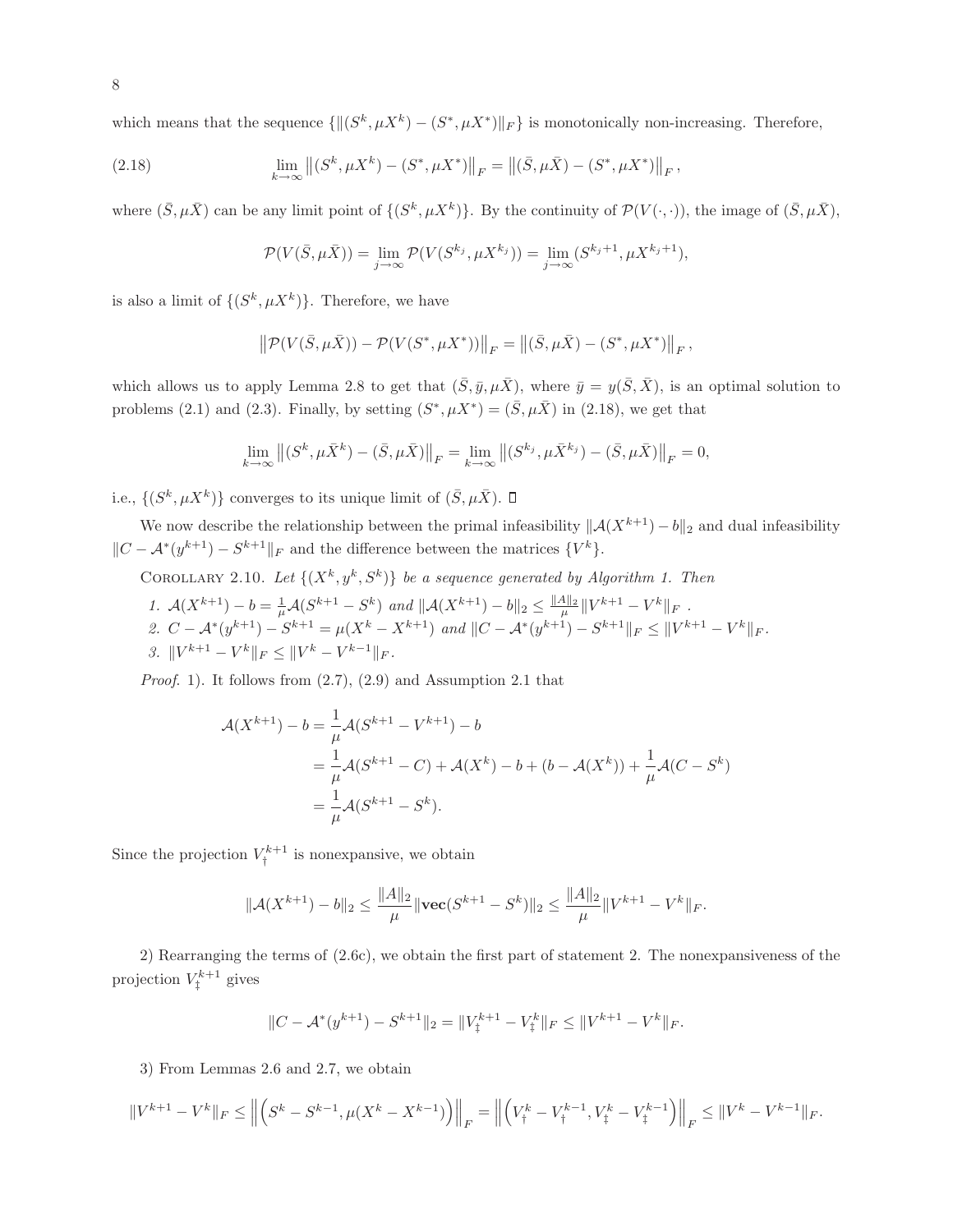$\Box$ 

2.3. A multiple-splitting scheme for an expanded problem. Although SDP problems with inequality constraints can be put into the standard form  $(2.1)$ , it is often more convenient to treat the inequality constraints directly in order to preserve special structure of the constraints, like sparsity and orthogonality. We now extend our alternating direction method  $(2.6a)-(2.6c)$  to solve an expanded SDP problem, that includes, in particular, positivity constraints on the elements of the matrix  $X$ ; i.e.,

(2.19) 
$$
\min_{X \in S^n} \langle C, X \rangle, \text{ s.t. } \mathcal{A}(X) = b, \quad \mathcal{B}(X) \ge d, \quad X \succeq 0, \quad X \ge 0,
$$

where  $d \in \mathbb{R}^q$  and the linear map  $\mathcal{B}(\cdot) : S^n \to \mathbb{R}^q$  is defined as

(2.20) 
$$
\mathcal{B}(X) := \left( \langle B^{(1)}, X \rangle, \cdots, \langle B^{(q)}, X \rangle \right)^{\top}, \quad B^{(i)} \in S^n, i = 1, \cdots, q.
$$

As we did for the operator  $A$ , we define the operators  $\mathcal{B}^*, \mathcal{B}\mathcal{B}^*$  and  $\mathcal{B}^*\mathcal{B}$  by introducing

$$
B = \left(\mathbf{vec}(B^{(1)}), \cdots, \mathbf{vec}(B^{(q)})\right)^{\top} \in \mathbb{R}^{q \times n^2}.
$$

We also make the following assumption.

Assumption 2.11. *The matrices* A *and* B *have full row rank and a refined Slater condition holds for* (2.19)*; that is, there exists a positive definite matrix*  $\overline{X}$  *satisfying*  $\mathcal{A}(\overline{X}) = b$ ,  $\mathcal{B}(\overline{X}) \geq d$  *and*  $\overline{X} \geq 0$ *.* 

The dual of problem (2.19) is

$$
(2.21) \quad \min_{y \in \mathbb{R}^m, v \in \mathbb{R}^q, S \in S^n, Z \in S^n} \ -b^\top y - d^\top v, \text{ s.t. } \mathcal{A}^*(y) + \mathcal{B}^*(v) + S + Z = C, \quad v \ge 0, \quad S \succeq 0, \quad Z \ge 0.
$$

The augmented Lagrangian function for the dual SDP (2.21) corresponding to the linear constraints is defined as:

(2.22) 
$$
\mathcal{L}_{\mu}(X, y, v, Z, S) := -b^{\top}y - d^{\top}v + \langle X, \mathcal{A}^*(y) + \mathcal{B}^*(v) + S + Z - C \rangle \n+ \frac{1}{2\mu} ||\mathcal{A}^*(y) + \mathcal{B}^*(v) + S + Z - C||_F^2,
$$

where  $X \in S^n$  and  $\mu > 0$ . Starting from  $X^0 \succeq 0$ ,  $v^0 \geq 0$ ,  $Z^0 \geq 0$  and  $S^0 \succeq 0$ , our alternating direction method computes new iterates similar to the procedure (2.6a)-(2.6c) as follows

(2.23a) 
$$
y^{k+1} := \arg \min_{y \in \mathbb{R}^m} \mathcal{L}_{\mu}(X^k, y, v^k, Z^k, S^k),
$$

(2.23b) 
$$
v^{k+1} := \arg\min_{v \in \mathbb{R}^q} \mathcal{L}_{\mu}(X^k, y^{k+1}, v, Z^k, S^k), \quad v \ge 0,
$$

(2.23c) 
$$
Z^{k+1} := \arg\min_{Z \in S^n} \mathcal{L}_{\mu}(X^k, y^{k+1}, v^{k+1}, Z, S^k), \quad Z \ge 0,
$$

(2.23d) 
$$
S^{k+1} := \arg\min_{S \in S^n} \mathcal{L}_{\mu}(X^k, y^{k+1}, v^{k+1}, Z^{k+1}, S), \quad S \succeq 0,
$$

(2.23e) 
$$
X^{k+1} := X^k + \frac{\mathcal{A}^*(y^{k+1}) + \mathcal{B}^*(v^{k+1}) + S^{k+1} + Z^{k+1} - C}{\mu}.
$$

Note that  $y^{k+1}$ ,  $S^{k+1}$  and  $X^{k+1}$  can be computed in the same fashion as in  $(2.7)$ ,  $(2.8)$  and  $(2.10)$ , respectively. By rearranging the terms of  $\mathcal{L}_{\mu}(X^k, y^{k+1}, v, Z^k, S^k)$ , it is easily verified that problem (2.23b) is equivalent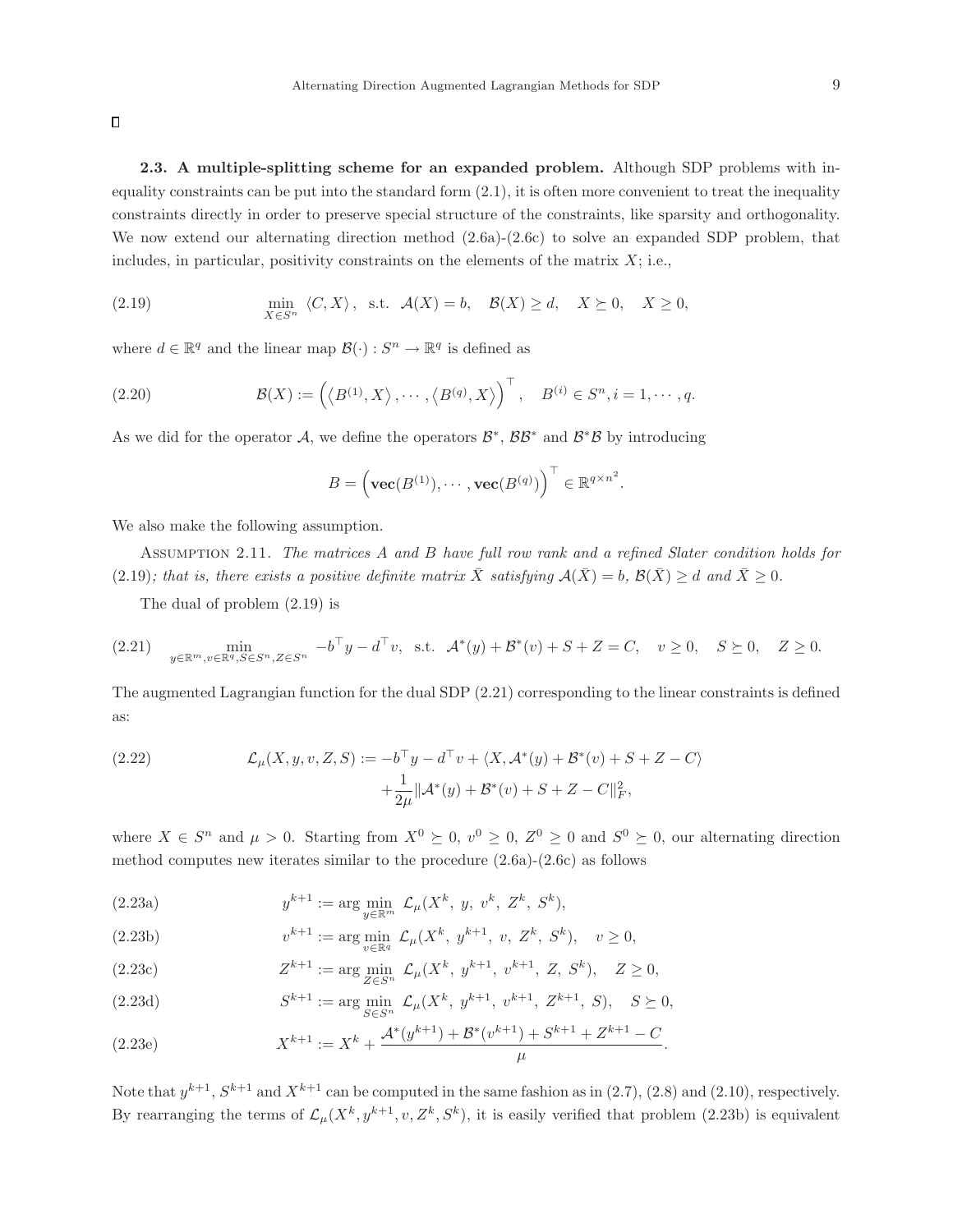to the strictly convex quadratic program

(2.24) 
$$
\min_{v \in \mathbb{R}^n} \left( \mathcal{B} \left( X^k + \frac{1}{\mu} Y^{k+1} \right) - d \right)^{\top} v + \frac{1}{2\mu} v^{\top} (\mathcal{B} \mathcal{B}^*) v, \quad v \ge 0,
$$

where  $Y^{k+1} := \mathcal{A}^*(y^{k+1}) + S^k + Z^k - C$ . By rearranging the terms of  $\mathcal{L}_{\mu}(X^k, y^{k+1}, v^{k+1}, Z, S^k)$ , it is easily verified that problem (2.23c) is equivalent to

$$
\min_{Z \in S^n} \|Z - U^{k+1}\|_F^2, \quad Z \ge 0,
$$

where  $U^{k+1} := C - A^{*}(y^{k+1}) - B^{*}(v^{k+1}) - S^{k} - \mu X^{k}$ . Hence, the solution of problem  $(2.23c)$  is  $Z^{k+1} = U_{+}^{k+1}$ , the positive part of  $U^{k+1}$ , that is,  $(U^{k+1}_+)_{i,j} := \max(U^{k+1}_{ij}, 0)$ .

3. Practical Issues. In this section, we discuss practical issues related to the eigenvalue decomposition performed at each iteration, strategies for adjusting the penalty parameter, the use of a step size for updating the primal variable X, termination rules and how to detect stagnation to enhance the performance of our methods. Our focus is on procedures  $(2.6a)-(2.6c)$  for problem  $(2.1)$ , but our discussion applies equally to the expanded problem (2.19).

3.1. Eigenvalue decomposition. One of the bottlenecks of our alternating direction method is the computation of the eigenvalue decomposition. Fortunately, for many problems in practice, either the primal solution X or the dual solution  $S$  is a low rank matrix. For example, the primal variable  $X$  in the maxcut SDP relaxation often has low rank while the dual variable  $S$  in frequency assignment problem often has low rank. Moreover, since the optimal solution pair  $(X, y, S)$  satisfies the complementary condition  $XS = 0$ , the matrices X and S share the same set of eigenvectors and the positive eigenvalues of  $X(S)$  correspond to zero eigenvalues of  $S(X)$ . Therefore, we only need to compute either  $V_t^k$  $\tau_{\dagger}^{\kappa}$ , the part corresponding to the positive eigenvalues of  $V^k$ , or  $V^k$  $Y^k$ , the part corresponding to the negative eigenvalues of  $V^k$ , at iteration k. Specifically, the following adaptive scheme can be used at the end of iteration  $k-1$  to decide whether  $V^k$ or  $V_1^k$  should be computed. Suppose that  $V_1^{k-1}$  has been computed and let  $\kappa_+(V^{k-1})$  be the total number of the positive eigenvalues of  $V^{k-1}$ . If  $\kappa_+(V^{k-1}) \leq \frac{n}{2}$ , this suggests that  $S^k$  might have low rank and we compute  $V^k_i$  $V^k$ . Otherwise, it is possible that  $X^k$  has low rank and we compute  $V^k$  $\int_{\frac{1}{4}}^{\infty}$ . If the total number of the negative eigenvalues  $\kappa_{-}(V^{k-1})$  of  $V^{k-1}$  is known, a similar strategy can be used.

There are two types of methods, direct and iterative, for computing selected eigenvalues and eigenvectors of a real symmetric matrix  $V$ . Direct methods, which reduce  $V$  to tridiagonal form and then compute the required eigenvalues and eigenvectors from the tridiagonal matrix, are suitable for small and medium sized matrices. Since  $n$  is less than 5000 in our numerical experiments, the code "DSYEVX" in LAPACK works fairly well. Iterative methods, like the Lanczos algorithm (for example, "ARPACK"), require only matrixvector products and hence they are suitable for sparse matrices or matrices for which the required matrixvector products are cheap. If the matrices C and  $\mathcal{A}^*(y)$  are sparse or have low rank, then advantage can be taken of these structures since  $V := C - \mathcal{A}^*(y) - \mu X$ . Since iterative methods require  $O(n^3)$  operations if  $O(n)$  eigenvalues need to be computed, they are not competitive with direct methods in this case. Hence, iterative methods should be used only if either  $V_{\dagger}^k$  $\zeta^k$  or  $V^k_\ddag$  $\tau_{\ddagger}^{k}$  is expected to have low rank.

Note from Corollary 2.10 that the primal infeasibility  $||A(X^{k+1}) - b||_2$  and dual infeasibility  $||C - b||_2$  $\mathcal{A}^*(y^{k+1}) - S^{k+1}||_F$  are bounded by the difference  $||V^k - V^{k+1}||_F$  which is nonincreasing. Hence, when the alternative direction method converges slowly,  $||V^k - V^{k+1}||_F$  is often quite small. Hence, the spectral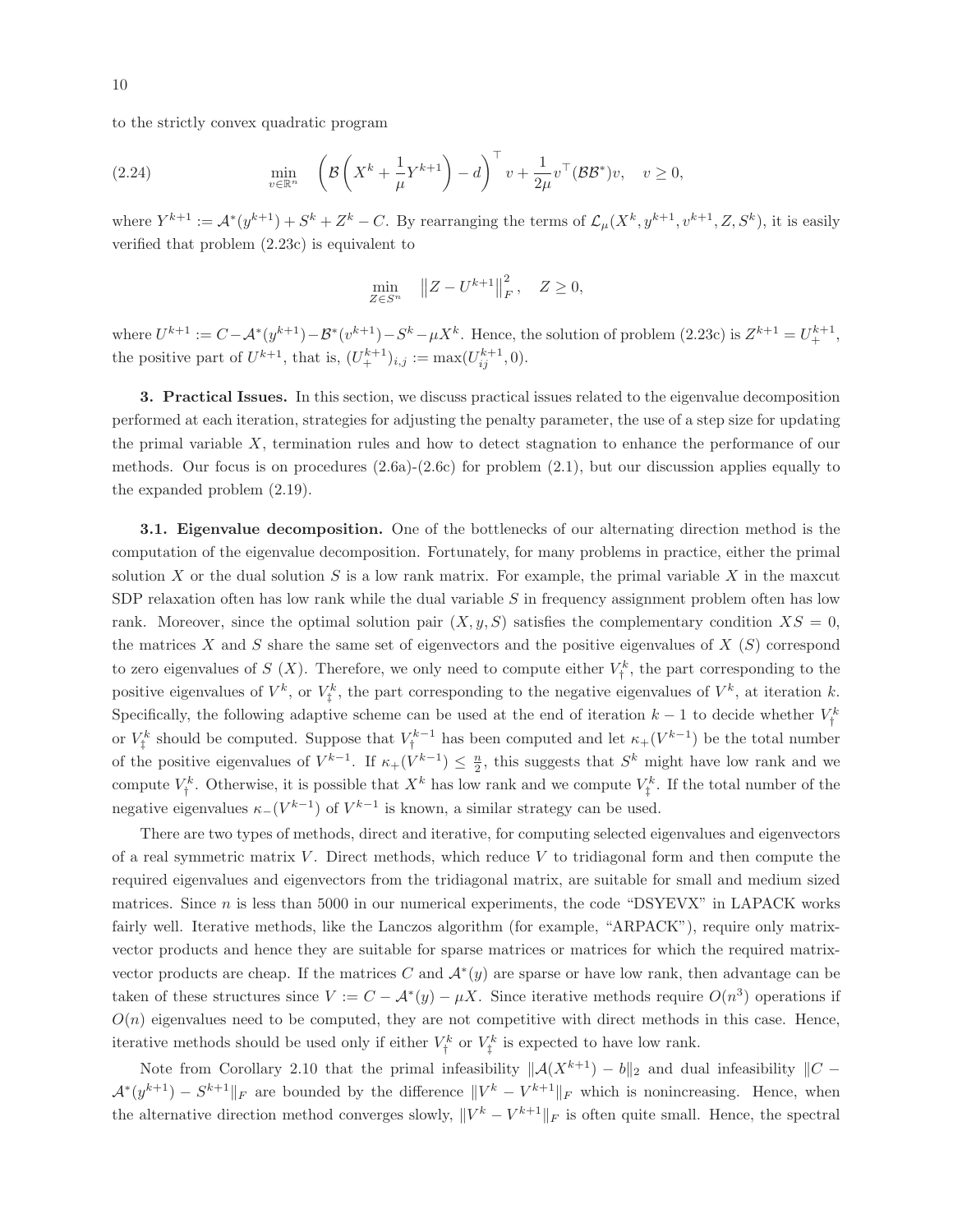decomposition of  $V^{k+1}$  is close to that of  $V^k$ . However, neither the direct nor the iterative methods mentioned above can take advantage of a good initial guess. Assume that  $V^k_\dagger := Q^k_\dagger \Sigma^k_\dagger (Q^k_\dagger)^\top$  has low rank. Since  $V_i^k$  is the optimal solution of  $\min_{S \succ 0} ||S - V^k||_F^2$ , we can use nonlinear programm <sup> $k_k^k$ </sup> is the optimal solution of  $\min_{S\geq 0} ||S - V^k||_F^2$ , we can use nonlinear programming approaches, like the limited-memory BFGS method, to obtain  $R^{k+1}$  :=  $\arg \min_{R \in \mathbb{R}^{n \times \kappa}} \|RR^{\top} - V^{k+1} \|_F^2$  starting from  $R$  :=  $Q_1^k(\Sigma_+^k)^{\frac{1}{2}}$ , and set  $S^{k+1} := R^{k+1}(R^{k+1})^{\top}$ , where  $\kappa := \kappa_+(V^k)$ . Similarly, since  $V_1^k$  $\zeta^k$  is the optimal solution of  $\min_{S\succeq 0} ||S + V^k||_F^2$ , we can compute  $V_{\ddagger}^{k+1}$ <sup> $k+1$ </sup> from the optimal solution of  $\min_{R \in \mathbb{R}^{n \times \kappa}} \|RR^{\top} + V^{k+1} \|_{F}^{2}$ , where  $\kappa := \kappa_-(V^k).$ 

3.2. Updating the penalty parameter. Although our analysis shows that our alternating direction method Algorithm 1 converges for any fixed penalty parameter  $\mu > 0$ , numerical performance can be improved by adjusting the value of  $\mu$ . We next present a strategy for doing this dynamically. Since the complementary condition  $X^k S^k = 0$  is always satisfied, the pair  $(X^k, y^k, S^k)$  is close to optimal if the primal and dual infeasibilities  $\|\mathcal{A}(X^{k+1}) - b\|_2$  and  $\|C - \mathcal{A}^*(y^{k+1}) - S^{k+1}\|_F$  are small. Hence, we can tune  $\mu$  so that the primal and dual infeasibilities are balanced, that is,  $\|\mathcal{A}(X^{k+1}) - b\|_2 \approx \|C - \mathcal{A}^*(y^{k+1}) - S^{k+1}\|_F$ . Specifically, we have from Corollary 2.10 that

$$
\mathcal{A}(X^{k+1}) - b = \frac{1}{\mu} \mathcal{A}(S^{k+1} - S^k) \text{ and } C - \mathcal{A}^*(y^{k+1}) - S^{k+1} = \mu(X^k - X^{k+1}),
$$

which suggests that the primal and dual infeasibilities are proportional to  $\frac{1}{\mu}$  and  $\mu$ , respectively. Therefore, we decrease (increase)  $\mu$  by a factor  $\gamma$  ( $\frac{1}{\gamma}$ ),  $0 < \gamma < 1$ , if the primal infeasibility is less than (greater than) a multiple of the dual infeasibility for a number of consecutive iterations. In addition,  $\mu$  is required to remain within an interval  $[\mu_{\min}, \mu_{\max}]$ , where  $0 < \mu_{\min} < \mu_{\max} < \infty$ .

3.3. Step size for updating the primal variable X. For many alternating direction methods  $[11]$ , 12, 15, 19, 7, 18, 26], numerical performance is often improved if a step size is added to the update of the Lagrange multiplier. Here, we replace step (2.6c) by

$$
(3.1) \qquad X^{k+1} := X^k + \rho \frac{\mathcal{A}^*(y^{k+1}) + S^{k+1} - C}{\mu} = (1 - \rho)X^k + \frac{\rho}{\mu}(S^{k+1} - V^{k+1}) := (1 - \rho)X^k + \rho \bar{X}^{k+1},
$$

where  $\rho \in (0, \frac{1+\sqrt{5}}{2})$  and  $\bar{X}^{k+1} := \frac{1}{\mu}(S^{k+1} - V^{k+1})$ . Convergence of this variant of the algorithm can be proved in the same fashion as in [15]. Specifically, the following property holds.

THEOREM 3.1. Let  $(X^*, y^*, S^*)$  be an optimal solution of (2.1) and (2.3),  $\rho \in (0, \frac{1+\sqrt{5}}{2})$  and  $T =$  $2 - \frac{1}{2}(1 + \rho - \rho^2)$ *. Then, we have* 

(3.2)  
\n
$$
||X^{k+1} - X^*||_F^2 + \frac{\rho}{\mu^2} ||S^{k+1} - S^*||_F^2 + \frac{\rho(T - \rho)}{\mu^2} ||\mathcal{A}^*(y^{k+1}) + S^{k+1} - C||_F^2
$$
\n
$$
\leq ||X^k - X^*||_F^2 + \frac{\rho}{\mu^2} ||S^k - S^*||_F^2 + \frac{\rho(T - \rho)}{\mu^2} ||\mathcal{A}^*(y^k) + S^k - C||_F^2
$$
\n
$$
-\frac{(1 + \rho - \rho^2)\rho}{3\mu^2} (||\mathcal{A}^*(y^{k+1}) + S^{k+1} - C||_F^2 + ||S^k - S^{k+1}||_F^2).
$$

*Hence, we obtain*

(3.3) 
$$
\lim_{k \to \infty} (||\mathcal{A}^*(y^{k+1}) + S^{k+1} - C||_F^2 + ||S^k - S^{k+1}||_F^2) = 0.
$$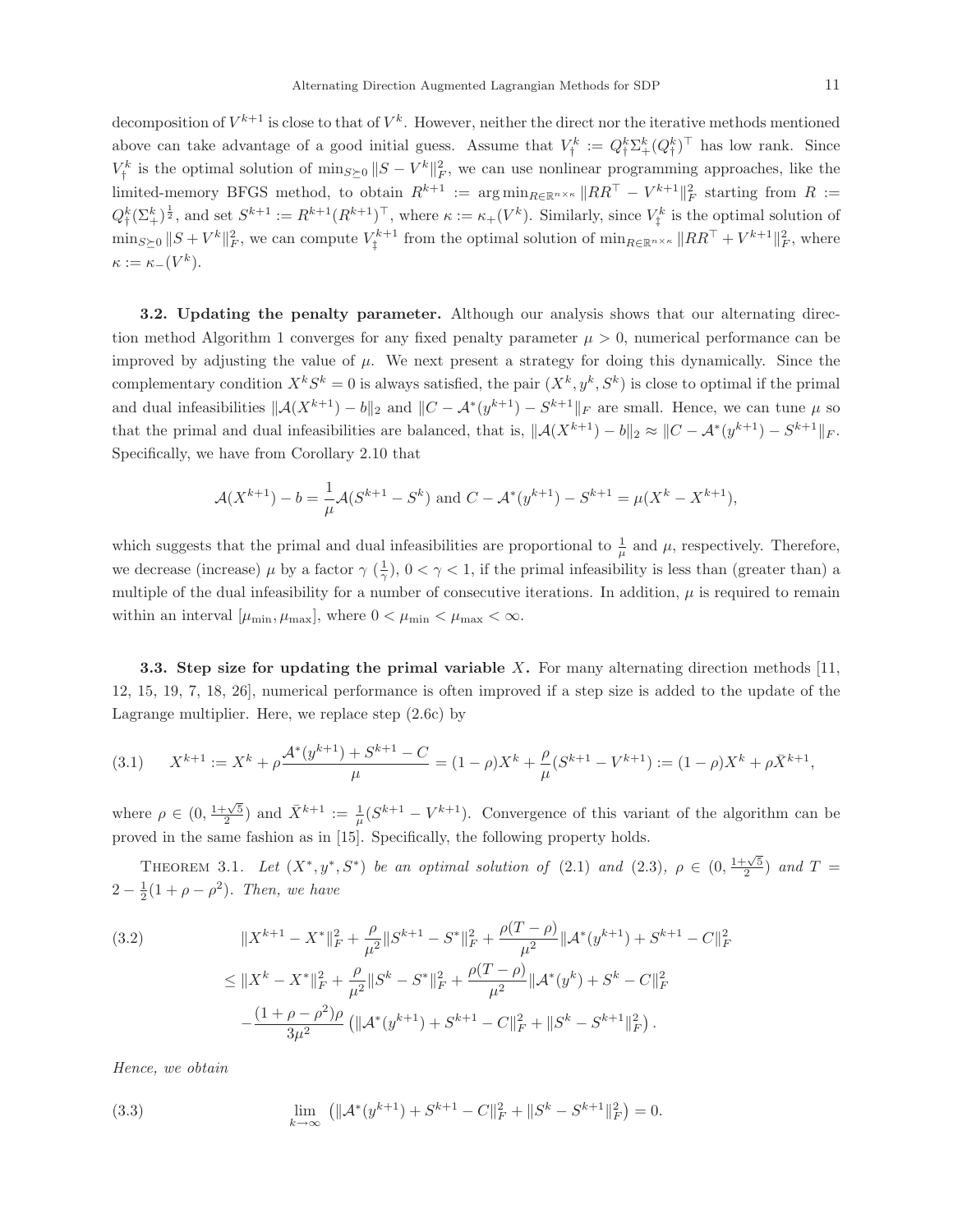Based on Theorem 3.1, we can show that both the primal and dual infeasibilities and the violation of the complementary condition converge to zero. From statement 1 of Corollary (2.10), we have

(3.4) 
$$
\|\mathcal{A}(X^{k+1}) - b\|_2 \le \|\mathcal{A}(\bar{X}^{k+1}) - b\|_2 + \|\mathcal{A}(X^{k+1}) - \mathcal{A}(\bar{X}^{k+1})\|_2
$$

$$
\le \frac{1}{\mu} \|A\|_2 \|S^{k+1} - S^k\|_F + \|A\|_2 \|X^{k+1} - \bar{X}^{k+1}\|_F.
$$

We obtain from (3.1) that

$$
(3.5) \qquad \|X^{k+1}S^{k+1}\|_F = (1-\rho)\|X^kS^{k+1}\|_F \le (1-\rho)\left(\|(X^k - \bar{X}^{k+1})S^{k+1}\|_F + \|\bar{X}^{k+1}S^{k+1}\|_F\right)
$$

$$
= (1-\rho)\|(X^k - \bar{X}^{k+1})S^{k+1}\|_F \le (1-\rho)\|(X^k - \bar{X}^{k+1})\|_F \|S^{k+1}\|_F.
$$

It follows from  $(3.1)$  and  $(3.3)$  that

(3.6) 
$$
\lim_{k \to \infty} \|X^{k+1} - X^k\|_F = 0, \quad \lim_{k \to \infty} \|\bar{X}^{k+1} - X^k\|_F = 0, \quad \lim_{k \to \infty} \|X^{k+1} - \bar{X}^{k+1}\|_F = 0.
$$

Combining  $(3.3)-(3.6)$ , we obtain

$$
\lim_{k \to \infty} \|\mathcal{A}^*(y^{k+1}) + S^{k+1} - C\|_F^2 = 0, \quad \lim_{k \to \infty} \|\mathcal{A}(X^{k+1}) - b\|_F^2 = 0, \quad \lim_{k \to \infty} \|X^{k+1}S^{k+1}\|_F = 0.
$$

3.4. Termination rules and detection of stagnation. Since the rate of convergence of first-order methods can slow down as the iterates approach an optimal solution, it is critical to detect this stagnation and stop properly. However, it is difficult to predict whether an algorithm can get out of a region in which it is temporarily trapped and then resume a fast rate of convergence. Hence, it is usually beneficial to allow some flexibility in the termination rules. Similar to the rules used in the Seventh DIMACS Implementation Challenge, we measure the infeasibilities and closeness to optimality for the primal and dual problems as follows

(3.7) 
$$
\text{pinf} = \frac{\|A(X) - b\|_2}{1 + \|b\|_2}, \quad \text{dinf} = \frac{\|C + S + Z - A^*(y)\|_F}{1 + \|C\|_1}, \quad \text{gap} = \frac{|b^\top y - \langle C, X \rangle|}{1 + |b^\top y| + \langle C, X \rangle}.
$$

We stop our algorithm when

$$
\delta := \max\{\text{pinf, } \text{dinf, } \text{gap}\} \leq \epsilon,
$$

for  $\epsilon > 0$ . We use "it stag" to count the number of consecutive iterations that  $\delta$  does not decrease below the best value obtained thus far and stop if the following criteria are satisfied:

(3.8) (it<sub>stag</sub> > h<sub>1</sub> and 
$$
\delta \le 10\epsilon
$$
) or (it<sub>stag</sub> > h<sub>2</sub> and  $\delta \le 10^2\epsilon$ ) or (it<sub>stag</sub> > h<sub>3</sub> and  $\delta \le 10^3\epsilon$ ),

where  $1 < h_1 < h_2 < h_3$  are integers representing different levels of difficulty.

The complete pseduo-code for our algorithm SDPAD (SDP Alternating Direction) is presented in Algorithm 2. SDPAD uses eleven parameters, the values of only a few of which are critical to its convergence and performance. The default value of the termination tolerance  $\epsilon$  is 10<sup>-6</sup>, and  $h_1$ ,  $h_2$  and  $h_3$  are used to detect stagnation. The following parameters are for adjusting the penalty parameter  $\mu$ : the initial value of  $\mu$  is 5, and its minimal and maximal values  $\mu_{\min}$  and  $\mu_{\max}$  are set to 10<sup>-4</sup> and 10<sup>4</sup>, respectively, the factor for reducing (increasing)  $\mu$  is  $\gamma = 0.5$ , and this is done if there are  $h_4$  consecutive iterations in which the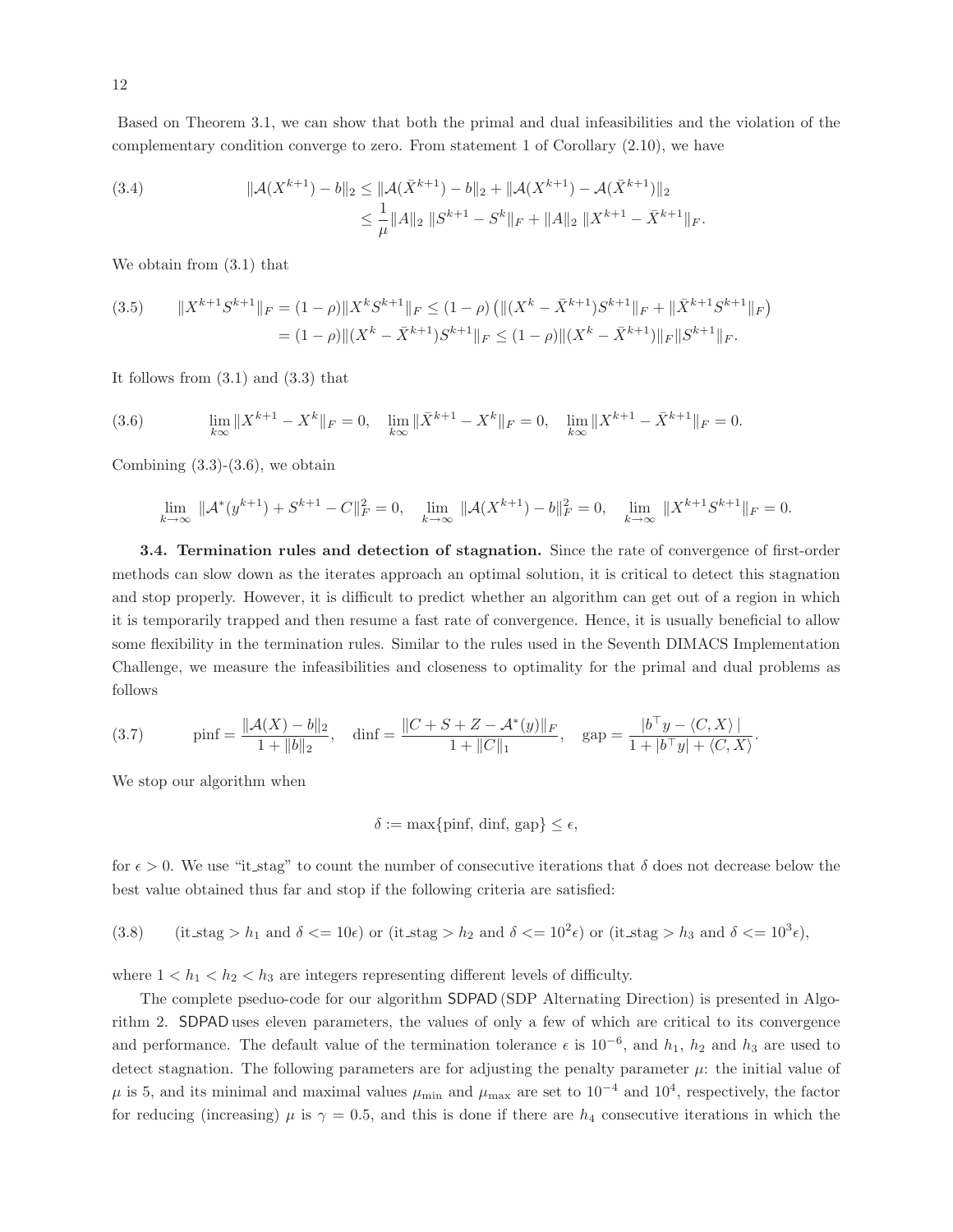ratio of the primal to the dual infeasibility is less than or equal to  $\eta_1$  (greater than  $\eta_2$ ). The step size  $\rho$ for updating X is set to 1.6. We choose the initial iterate  $X^0 = I$  and  $S^0 = 0$ . Note that SDPAD can be extended naturally to the expanded problem (2.19); we shall also refer to the resulting algorithm as SDPAD .

#### Algorithm 2: SDPAD

Set  $0 < \mu_{\min} \leq \mu \leq \mu_{\max} < +\infty$ ,  $\epsilon > 0$ ,  $\gamma \in (0, 1)$ ,  $0 < \eta_1 \leq \eta_2 < \infty$ ,  $\rho \in (0, \frac{1+\sqrt{5}}{2})$ ,  $1 < h_1 < h_2 < h_3$ and  $h_4 > 1$ . Set  $X^0 \ge 0$  and  $S^0 \ge 0$ . Set  $eigS = true$ ,  $ref = +\infty$ ,  $it\_stag = 0$ ,  $it\_pinf = 0$  and  $it\_dinf = 0.$ for  $k = 0, 1, \cdots$  do  $\text{S1}$  | *Update*  $y^{k+1}$ *, S*<sup>k+1</sup> *and*  $X^{k+1}$ *:* Compute  $y^{k+1}$  according to (2.7) and  $V^{k+1}$  according to (2.9). if *eigS == true* then Compute  $V^{k+1}_+$  $S^{k+1}$ , set  $S^{k+1} := V^{k+1}_{\dagger}$  $X^{k+1}$  and  $X^{k+1} = \frac{1}{\mu}(S^{k+1} - V^{k+1}).$ if  $\kappa(V_\dagger^{k+1}$  $\binom{k+1}{1} \geq \frac{n}{2}$  then set  $eigS = false$ . else Compute  $V^{k+1}_+$  $S^{k+1}$ , set  $S^{k+1} := V^{k+1} + V^{k+1}$  $X^{k+1}$  and  $X^{k+1} = \frac{1}{\mu} V_{\ddagger}^{k+1}$ ‡ . if  $\kappa(V_\dagger^{k+1}$  $\binom{n}{k+1} \geq \frac{n}{2}$  then set  $eigS = true$ . Set  $X^{k+1} := (1 - \rho)X^k + \rho X^{k+1}.$ S2 *Check optimality and detect stagnation:* Compute  $\delta := \max\{\text{pinf, } \text{dinf, } \text{gap}\}.$ if  $\delta \leq \epsilon$  then return the solution. if  $\delta \leq ref$  then set  $ref := \delta$  and  $it\_stag = 0$  else set  $it\_stag = it\_stag + 1$ . if *condition* (3.8) *is satisfied* then return the solution.  $\mathbf{S3}$  | Update penalty parameter  $\mu$ : if  $\frac{pinf}{dim f} \leq \eta_1$  then<br>Set  $it\_pinf = it\_pinf + 1$  and  $it\_dinf = 0$ . if  $it\_pinf \geq h_4$  then set  $\mu = \max(\gamma \mu, \mu_{\min})$  and  $it\_pinf = 0$ . else if  $pinf/dinf > \eta_2$  then Set  $it\_dinf = it\_dinf + 1$  and  $it\_pinf = 0$ . if  $it\_dinf \geq h_4$  then set  $\mu = \min(\frac{1}{\gamma}\mu, \mu_{\max})$  and  $it\_dinf = 0$ .

4. Numerical Results. Although the numerical results that we present in this section are limited to three special classes of SDP problems, they illustrate the effectiveness of our alternating direction methods. The main parts of our code were written in C Language MEX-files in MATLAB (Release 7.3.0), and all experiments were performed on a Dell Precision 670 workstation with an Intel Xeon 3.4GHZ CPU and 6GB of RAM.

4.1. Frequency assignment relaxation. In this subsection, we demonstrate the effectiveness of SD-PAD on the SDP relaxations of frequency assignment problems and compare the results with results obtained using the code SDPNAL [35]. These problems (see equations (4) and (5) on page 363 in [5], or equation (2) on page 5 of [21]) arise from wireless communication networks and contain both equality and inequality constraints. Let  $G = (V, E)$  be an undirected graph with vertex set  $V = \{1, \dots, r\}$  and edge set  $E \subseteq V \times V$ , and let  $W \in S^r$  be a weight matrix for G such that  $w_{i,j} = w_{j,i}$  is the weight associated with edge  $(i, j) \in E$ . For those edges  $(i, j) \notin E$ , we assume  $w_{i,j} = w_{j,i} = 0$ . Let  $T \subseteq E$  be a given edge subset. These problems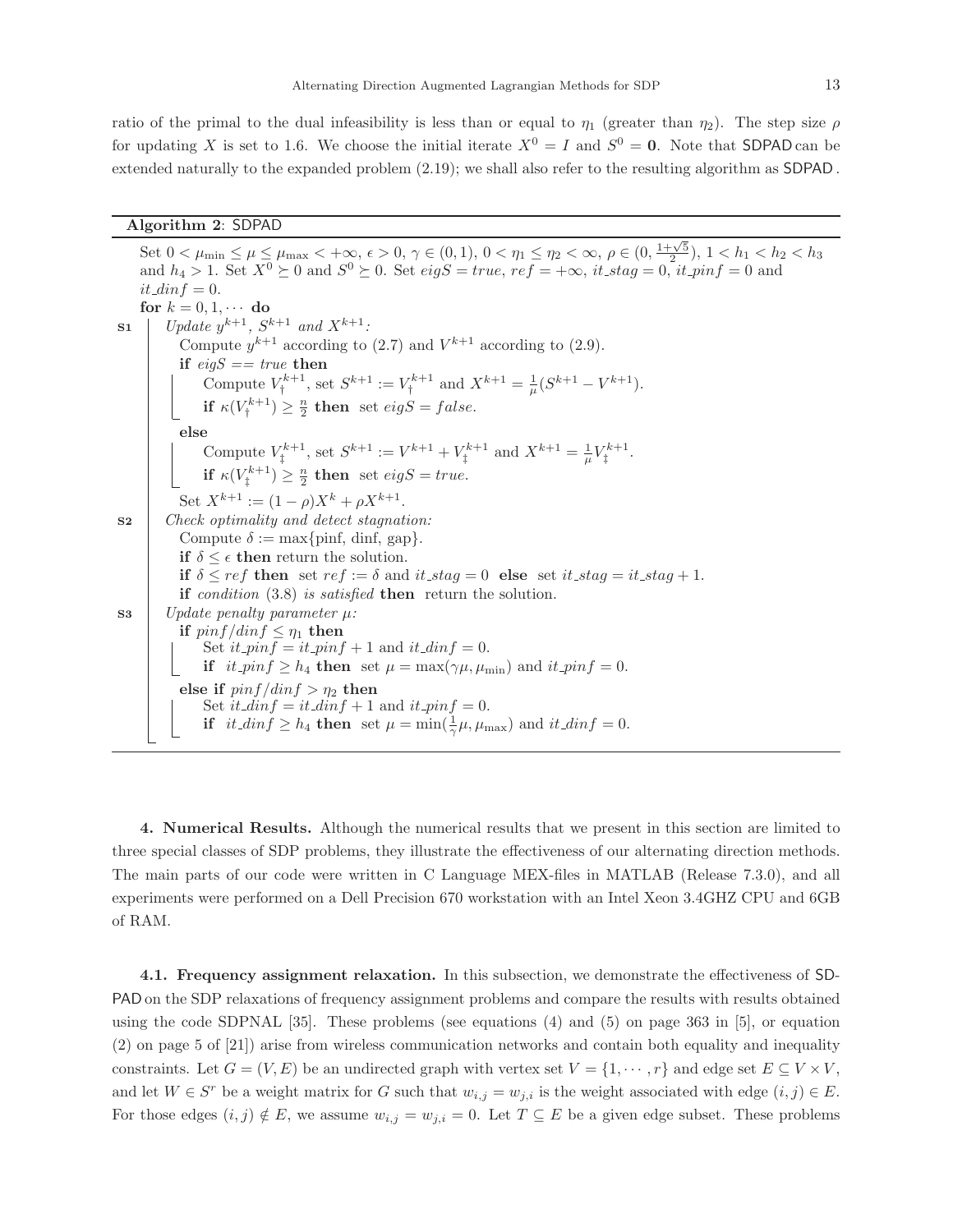can be formulated as:

(4.1)  
\n
$$
\min \left\{ \frac{1}{2k} \operatorname{diag}(We) + \frac{k-1}{2k} W, X \right\}
$$
\n
$$
s.t. \quad X_{i,j} \ge \frac{-1}{k-1}, \quad \forall (i,j) \in E \setminus T,
$$
\n
$$
X_{i,j} = \frac{-1}{k-1}, \quad \forall (i,j) \in T,
$$
\n
$$
\operatorname{diag}(X) = e, \quad X \succeq 0.
$$

Using the matrices corresponding to the edges in T and the constraint diag(X) = e to construct the operator A, and the matrices corresponding to the edges in  $E\setminus T$  to construct the operator B, we can formulate (4.1) as the expanded problem (2.19) without the positivity constraints  $X \geq 0$ . We replaced the constraints  $X_{ij} = \frac{-1}{k-1}$  by  $X_{ij}/\sqrt{2} = \frac{-1}{\sqrt{2}(k-1)}$  and  $X_{ij} \ge \frac{-1}{k-1}$  by  $X_{ij}/\sqrt{2} \ge \frac{-1}{\sqrt{2}(k-1)}$ , hence,  $\mathcal{AA}^* = I$ ,  $\mathcal{BB}^* = I$  and  $\mathcal{AA}$ and  $\beta$  are orthogonal to each other. Therefore, the optimal solution of the subproblems (2.23a) and (2.23b) are explicitly available:

$$
y^{k+1} := -(\mu(\mathcal{A}(X^k) - b) + \mathcal{A}(S^k - C))
$$
 and  $v^{k+1} := \max(-(\mu(\mathcal{B}(X^k) - d) + \mathcal{B}(S^k - C)), 0).$ 

To accommodate the inequality constraints, the primal infeasibility was measured by

$$
\text{pinf} = \frac{\| \mathcal{A}(X) - b \|_2 + \| \min(\mathcal{B}(X) - d, \mathbf{0}) \|_2}{1 + \| b \|_2}.
$$

Since the matrices corresponding to the operators  $A$  and  $B$  do not have to be stored, the memory required by our implementation is quite small.

The parameters of SDPNAL were set to their default values. The iteration counter set points  $h_1$ ,  $h_2$ and  $h_3$  were set to 20, 150 and 300, respectively, the iteration counter  $h_4$  for changing  $\mu$  was set to 50 and the ratios  $\eta_1$  and  $\eta_2$  were set to 1. We stopped SDPAD when the total number of iterations reached 2000. All other parameters were set to their default values. A summary of the computational results is presented in Table 4.1. In that table,  $\hat{m}$  denotes the total number  $m + q$  of equality and inequality constraints, "itr" denotes the total number of iterations performed and "cpu" denotes the CPU time reported in the format of "hours:minutes:seconds". Since running SDPNAL on "fap25" and "fap36" is very time consuming (for example, in the results reported in [35], SDPNAL took more than 65 hours to solve problem "fap36"), we did not run SDPNAL on our own computer on these two problems and the results presented here were taken from Table 3 in [35]. Note that the numerical results of SDPNAL on problems from "fap01" to "fap12" in Table 4.1 are slightly different from those reported in Table 3 in [35]. Since the results in [35] were obtained from a PC with Intel Xeon 3.2GHZ and 4GB of RAM which has a very similar performance profile to the computer that we used, the numbers reported in our table and Table 3 in [35] are very similar and the comparison between them is meaningful. From these two tables, we can see that SDPAD is faster than SDPNAL for achieving a duality gap of almost the same order. The results of the boundary point method "mprw.m" reported in Table 4 in [35] are much worse than those of **SDPAD**. Since the implementation in "mprw.m" is essentially an alternating direction method applied to SDPs in standard form, we can conclude that treating inequality constraints directly can greatly improve the performance of such methods.

We now compare the numerical results of our alternating direction methods obtained using  $\rho = 1$  and  $\rho = 1.6$  by using performance profiles as proposed in [8]. Specifically, performance plots for the duality gap and the CPU time are presented in Figures 4.1(a) and (b), respectively. These figures show that the variant using  $\rho = 1.6$  is both faster than the variant using  $\rho = 1$  and achieves a smaller duality gap.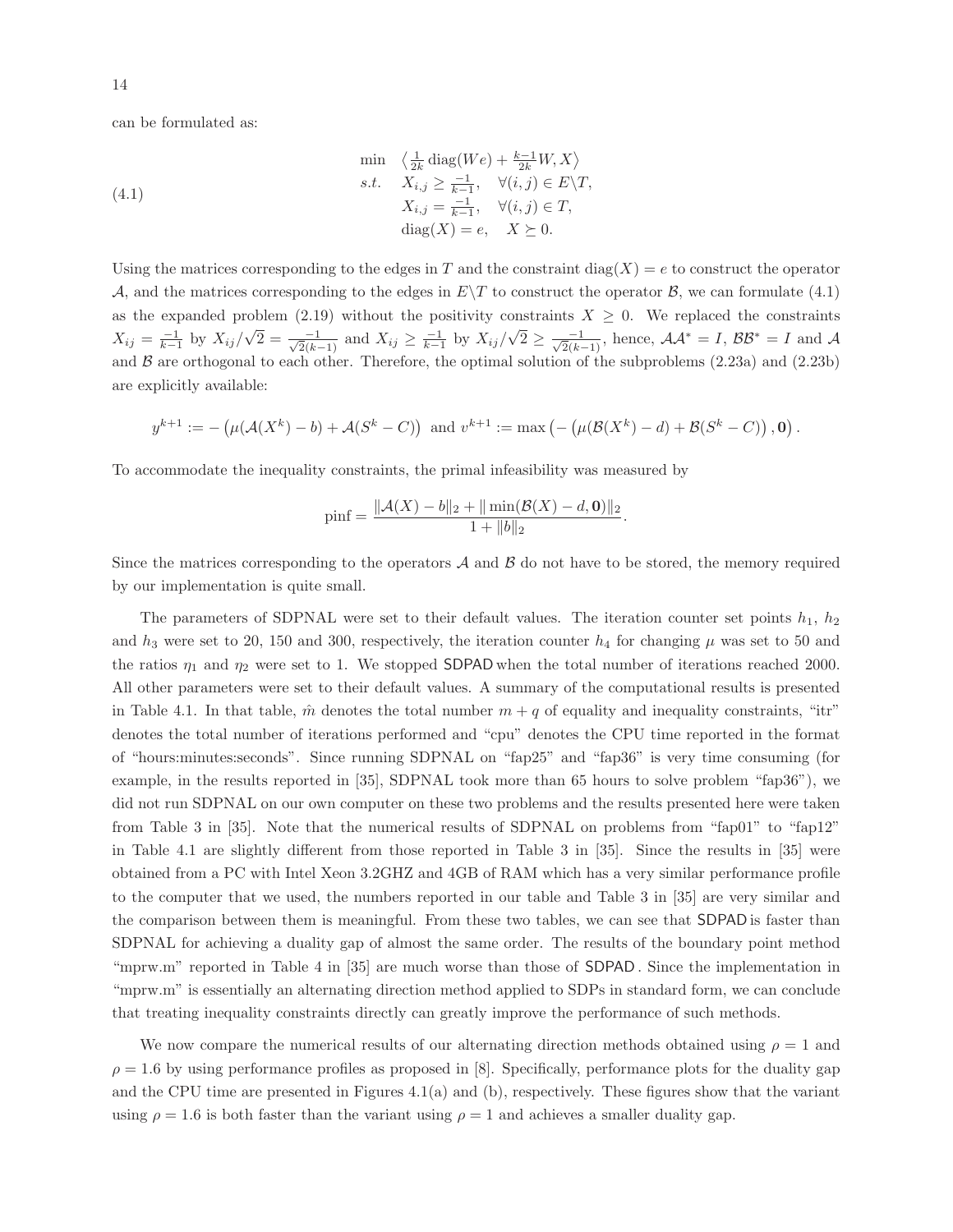|            |             |           |               | <b>SDPNAL</b>                                                                    |                   |                     |     |           |         |                   |                     |
|------------|-------------|-----------|---------------|----------------------------------------------------------------------------------|-------------------|---------------------|-----|-----------|---------|-------------------|---------------------|
| name       | $\mathbf n$ | $\hat{m}$ | pobi          | dobi                                                                             | $\pi$             | dinf                | itr | gap       | cpu     | gap               | cpu                 |
| fap01      | 52          | 1378      | 3.2873028e-2  | 3.2882685e-2                                                                     | 2.78e-7 3.94e-7   |                     | 607 | $9.06e-6$ | 0.35    | $1.39e-7$ 6.31    |                     |
| fap02      | 61          | 1866      | 1.0769673e-3  | 1.0239101e-3                                                                     |                   | $2.18e-6$ 1.94e-5   | 666 | $5.29e-5$ | 0.49    | $1.15e-5$ 4.12    |                     |
| fap03      | 65          | 2145      | 4.9412374e-2  | 4.9410752e-2                                                                     |                   | $5.89e-6$ $4.30e-6$ | 840 | $1.48e-6$ | 0.75    | 2.27e-6 7.44      |                     |
| fa $p04$   | 81          | 3321      | 1.7487540e-1  | 1.7484595e-1                                                                     |                   | $3.09e-6$ $2.21e-6$ | 718 | $2.18e-5$ | 1.21    | 1.53e-5 19.69     |                     |
| fap05      | 84          | 3570      | 3.0828829e-1  | 3.0830258e-1 3.49e-6 3.76e-6                                                     |                   |                     | 768 | 8.84e-6   | 1.32    | $1.09e-5$ 31.59   |                     |
| fap06      | 93          | 4371      | 4.5936245e-1  | 4.5937955e-1 5.69e-6 5.72e-6                                                     |                   |                     | 506 | 8.91e-6   | 1.07    | 1.73e-5 29.84     |                     |
| fap07      | 98          | 4851      | $2.1176348e+$ | $2.1176865e+$                                                                    |                   | $4.54e-6$ $4.95e-6$ | 543 | $9.89e-6$ | 1.26    | 5.75e-6 29.88     |                     |
| fap08      | 120         | 7260      | $2.4358398e+$ | $2.4363324e+$                                                                    | $1.76e-5$ 8.74e-6 |                     | 424 | 8.39e-5   | 1.57    | 5.93e-6 25.25     |                     |
| fap09      | 174         | 15225     |               | $1.0797819e+1$ $1.0797814e+1$ $7.99e-7$ $9.98e-7$                                |                   |                     | 505 | $2.06e-7$ | 4.77    | 2.86e-6 59.67     |                     |
| fap10      | 183         | 14479     | 9.2596367e-3  | $9.7648925e-3$ $3.22e-6$ $5.46e-6$ $1250 4.96e-4$                                |                   |                     |     |           | 14.93   | $7.93e-5$ 1:50    |                     |
| fap11      | 252         | 24292     | 2.9313742e-2  | 2.9842171e-2 3.26e-6 3.21e-6 1654 4.99e-4                                        |                   |                     |     |           | 49.57   | $1.89e-4$ 5:15    |                     |
| fap $12$   | 369         | 26462     | 2.7277446e-1  | $2.7376889e-1$ $2.59e-6$ $3.19e-6$ $2000 6.43e-4$                                |                   |                     |     |           | 2:34    | $1.60e-4$ $13:14$ |                     |
| fap $25^*$ | 2118        | 322924    |               | $1.2863215e+1$ $1.2880243e+1$ $1.40e-5$ $1.63e-5$ $2000 6.37e-4$                 |                   |                     |     |           | 7:17:08 |                   | $1.1e-4$ $10:53:22$ |
| fap $36*$  |             |           |               | $4110$ $1154467$ 6.9828490e+1 6.9859402e+1 2.03e-5 1.48e-5 2000 2.20e-4 53:14:12 |                   |                     |     |           |         |                   | 2.5e-5 65:25:07     |

TABLE 4.1 *Computational results on computing frequency assignment problems*

Fig. 4.1. *Performance profiles of two variants of* SDPAD *for frequency assignment problems*



4.2. The SDP relaxation of the maximum stable set problem. Given a graph  $G$  with edge set E, two SDPs relaxations of the maximum stable set problem are

(4.2) 
$$
\theta(G) = \max\{\langle C^\top, X \rangle, X_{ij} = 0, (i,j) \in E, \langle I, X \rangle = 1, X \succeq 0\},\
$$

(4.3) 
$$
\theta_+(G) = \max\{\langle C^\top, X\rangle, X_{ij} = 0, (i,j) \in E, \langle I, X\rangle = 1, X \succeq 0, X \ge 0\},\
$$

where  $C = ee^{\top}$ . We scaled the constraints so that  $\mathcal{A}\mathcal{A}^* = I$ , i.e., we replaced the constraints  $X_{ij} = 0$  by  $X_{ij}/\sqrt{2} = 0$  and  $\langle I, X \rangle = 1$  by  $\frac{1}{\sqrt{n}} \langle I, X \rangle = \frac{1}{\sqrt{n}}$ . The matrix C was also scaled by n. The tests problems were taken from [17, 23, 25]. The numbers  $h_1$ ,  $h_2$  and  $h_3$  were set to 20, 50 and 150, respectively, the iteration counter  $h_4$  for changing  $\mu$  was set to 100 and the ratios  $\eta_1$  and  $\eta_2$  were set to 1. We stopped SDPAD when the total number of iterations reached 1000. All other parameters were set to their default values. Summaries of the computational results for  $\theta(G)$  and  $\theta_+(G)$  are presented in Tables 4.2 and 4.3, respectively. In these tables, the duality "gap" was measured in the original scale, but "pinf" and "dinf" were computed for the scaled problems. Since running SDPNAL on all the test problems is very time consuming (for example, in the results reported in [35], SDPNAL took almost 81 hours to compute  $\theta_{+}(G)$  on problem "1et.2048"), we did not run SDPNAL on our own computer on any of the  $\theta(G)$  and  $\theta_+(G)$  or BIQ (see next subsection) problems.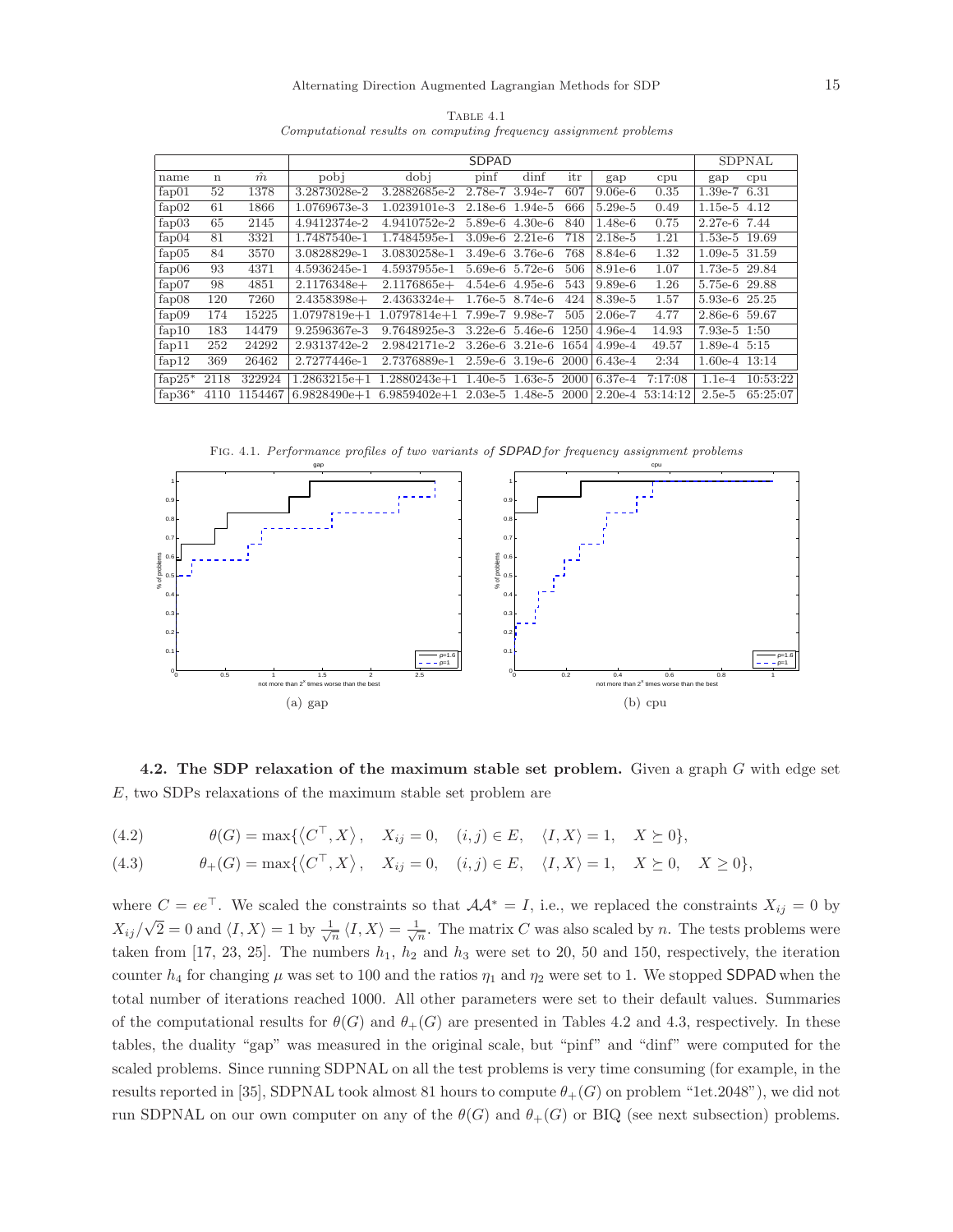(4.4)

TABLE 4.2 *Computational results on computing*  $\theta(G)$ 

|                  |                  |           |      |                                                            | <b>SDPAD</b> |           |      |                   |                            |                  | <b>SDPNAL</b>                           |
|------------------|------------------|-----------|------|------------------------------------------------------------|--------------|-----------|------|-------------------|----------------------------|------------------|-----------------------------------------|
| name             | $\mathbf n$      | $\hat{m}$ | pobj | dobi                                                       | pinf         | dinf      | itr  | gap               | cpu                        | gap              | cpu                                     |
| theta102         | 500              | 37467     |      | $-3.8390626e+1$ $-3.8390551e+1$ 8.76e-7                    |              | $6.27e-7$ | 256  | 9.67e-7           | 47                         | $1.6e-8$         | $50^{\circ}$                            |
| theta103         | 500              | 62516     |      | $-2.2528588e+1$ $-2.2528572e+1$ $2.85e-7$ 9.42e-7          |              |           | 257  | $3.33e-7$         | 57                         | $4.6e-8$         | 1:00                                    |
| theta104         | 500              | 87245     |      | $-1.3336159e+1$ $-1.3336141e+1$ $3.40e-7$ $9.72e-7$        |              |           | 260  | $6.53e-7$         | 48                         | $7.6e-8$ 58      |                                         |
| theta123         | 600              | 90020     |      | $-2.4668678e+1$ $-2.4668655e+1$ $3.42e-7$ 9.71e-7          |              |           | 263  | 4.57e-7           | 1:43                       | $4.1e-8$         | 1:34                                    |
| $MANN-a27$       | 378              | 703       |      | $-1.3276623e+2$ $-1.3276388e+2$ 8.45e-7 3.50e-6            |              |           | 503  | 8.81e-6 27        |                            | $8.3e-8$         | 07                                      |
| $san200-0.7$     | $\overline{200}$ | 6033      |      | $-2.3836177e+1$ $-2.3836162e+1$ 7.83e-7 9.98e-7            |              |           | 219  | $3.04e-7$ 04      |                            | $1.4e-7$         | $\overline{04}$                         |
| $c$ -fat $200-1$ | 200              | 18367     |      | $-1.2000003e+1$ $-1.1999980e+1$ $1.00e-6$ $1.76e-7$        |              |           | 302  | 9.15e-7           | 04                         | 8.5e-8           | 09                                      |
| $ham-10-2$       | 1024             | 23041     |      | $-1.0239734e+2$ $-1.0239930e+2$ 4.72e-7 3.16e-6            |              |           | 597  | $9.51e-6$ $22:8$  |                            | $9.0e-8$         | $\sqrt{02}$                             |
| $ham-8-3-4$      | 256              | 16129     |      | $-2.5599950e+1$ $-2.5599909e+1$ 9.92e-8 9.94e-7            |              |           | 199  | $8.04e-7$ 05      |                            | $1.3e-8$ 10      |                                         |
| $ham-9-5-6$      | 512              | 53761     |      | $-8.5332165e+1$ $-8.5334776e+1$ $5.70e-7$ $4.51e-6$        |              |           | 1000 | $1.52e-5$ $2:48$  |                            | $1.4e-6$ $1:33$  |                                         |
| $brock400-1$     | 400              | 20078     |      | $-3.9701971e+1$ $-3.9701904e+1$ 9.75e-7                    |              | 8.06e-7   | 254  | 8.30e-7           | 25                         | $1.7e-8$         | 26                                      |
| keller4          | 171              | 5101      |      | $-1.4012231e+1$ $-1.4012258e+1$ $5.06e-7$ $9.88e-7$        |              |           | 249  | $9.32e-7$ 03      |                            | $1.3e-8$ 05      |                                         |
| $p-hat300-1$     | 300              | 33918     |      | $-1.0067984e+1$ $-1.0067963e+1$ 7.58e-7 6.81e-7            |              |           | 764  | 9.96e-7 37        |                            | 5.3e-7 1:45      |                                         |
| G43              | 1000             | 9991      |      | $-2.8063120e+2 -2.8062688e+2 2.84e-6 3.91e-6$              |              |           | 935  | 7.68e-6           | 21:17                      | $4.2e-8$         | 1:33                                    |
| G44              | 1000             | 9991      |      | $-2.8058951e+2 -2.8058568e+2 3.65e-6 4.21e-6$              |              |           | 933  | $6.82e-6$ $21:02$ |                            | $3.3e-7$ $2:59$  |                                         |
| G45              | 1000             | 9991      |      | $-2.8017918e+2 -2.8018294e+2 4.02e-6 3.88e-6$              |              |           | 957  | 6.70e-6 21:27     |                            | 5.6e-8 2:51      |                                         |
| G46              | 1000             | 9991      |      | $-2.7984557e+2$ $-2.7984014e+2$ 3.18e-6 5.46e-6            |              |           | 927  | $9.69e-6$         | 21:02                      | $2.3e-7$         | 2:53                                    |
| G47              | 1000             | 9991      |      | $-2.8190252e+2$ $-2.8189748e+2$ $4.86e-6$ 6.01e-6          |              |           | 880  | $8.91e-6$         | 19:41                      | $1.3e-7$ $2:54$  |                                         |
| 2dc.512          | 512              | 54896     |      | $-1.1777815e+1$ $-1.1770773e+1$ 2.24e-5 2.57e-5            |              |           | 1000 | 2.87e-4 5:51      |                            | $1.7e-4$ $32:16$ |                                         |
| 1dc.1024         | 1024             | 24064     |      | $-9.6053190e+1 -9.5999280e+1 7.82e-5 5.10e-5$              |              |           | 747  | 2.79e-4 24:26     |                            | $2.9e-6$         | 41:26                                   |
| 1et.1024         | 1024             | 9601      |      | $-1.8460646e+2 -1.8434339e+2 1.93e-4 1.32e-4$              |              |           | 603  | 7.11e-4 20:03     |                            | $1.8e-6$         | 1:01:14                                 |
| 1tc.1024         | 1024             | 7937      |      | $-2.0705051e+2 -2.0663863e+2 4.16e-4 5.21e-4$              |              |           | 611  | 9.93e-4 21:47     |                            | $2.2e-6$         | 1:48:04                                 |
| 1zc.1024         | 1024             | 16641     |      | $-1.2866647e+2 -1.2866658e+2 9.72e-7 3.78e-7$              |              |           | 608  | 4.16e-7 23:15     |                            | $3.3e-8$         | 4:15                                    |
| 2dc.1024         | 1024             | 169163    |      | $-1.8654205e+1$ $-1.8641209e+1$ $1.85e-5$ $2.71e-5$        |              |           | 1000 | $3.39e-4$         | 49:05                      |                  | 9.9e-5 2:57:56                          |
| 1dc.2048         | 2048             | 58368     |      | $-1.7527338e+2$ $-1.7492237e+2$ 2.82e-4 2.16e-4            |              |           | 473  |                   | 9.99e-4 $2:50:44$   1.5e-6 |                  | 6:11:11                                 |
| 1et.2048         | 2048             | 22529     |      | $-3.4297575e+2$ $-3.4229432e+2$ 1.78e-4 4.05e-4            |              |           | 904  | $9.93e-4$         | 4:54:57                    | 8.8e-7           | 7:13:55                                 |
| 1tc.2048         | 2048             | 18945     |      | $-3.7567281e+2$ $-3.7486271e+2$ 1.79e-4 4.48e-4            |              |           | 1000 | $1.08e-3$         | 5:15:14                    | $7.9e-6$         | 9:52:09                                 |
| 1zc.2048         | 2048             | 39425     |      | $-2.3739409e+2$ $-2.3739845e+2$ 1.42e-6 3.10e-6            |              |           | 941  | $9.17e-6$         | $6:39:07$ 1.2e-6           |                  | 45:16                                   |
| 2dc.2048         | 2048             | 504452    |      | $-3.0698999e+1$ $-3.0679246e+1$ $1.88e-5$ $8.37e-6$ $1000$ |              |           |      |                   |                            |                  | $3.17e-4$ $7:12:50$   4.4e-5 $15:13:19$ |

Hence, the SDPNAL results in Tables 4.2 and 4.3 are taken from Tables 5 and 6 in [35]. Because the computer used to obtain the results in [35] has very similar performance characteristics to the computer that we used, the comparison presented in Tables 4.2 and 4.3 is meaningful. Specifically, when we run SDPNAL on smaller and easier problems, such as "fap01"-"fap12", on our computer, the cpu time differed from those reported in [35] by an insignificant amount. From Table 4.2, we can see that SDPAD achieves approximately the same level of duality gap as SDPNAL on problems like "theta102" to "theta123", "c-fat200-1" and "brock400-1". Although SDPNAL is faster than SDPAD on problems like "hamming-10-2" and "G43" to "G47", SDPAD is faster than SDPNAL on "2dc.512". From Table 4.3, we can see that SDPAD is faster than SDPNAL on most problems except "hamming-9-5-6", "hamming-10-2", "1zc.1024" and "1zc.2048" while achieving almost the same level of duality gap. Finally, performance plots for numerical results obtained using  $\rho = 1$  and  $\rho = 1.6$  for computing  $\theta(G)$  and  $\theta_{+}(G)$  are presented in Figures 4.2(a) and (b), and Figures 4.3(a) and (b), respectively. When both the final duality gap and CPU time are considered, these plots again show that using a fixed step size of  $\rho = 1.6$  is preferable to a step size of  $\rho = 1$ .

4.3. Binary Integer Quadratic Programming Problem. In this subsection, we report on how SDPAD performs on SDP relaxations of binary integer quadratic programming problems and compare these results to those obtained using SDPNAL. These problems have the form:

$$
\min \left\langle \begin{pmatrix} Q & 0 \\ 0 & 0 \end{pmatrix}, X \right\rangle
$$
  
s.t.  $X_{ii} - X_{n,i} = 0, i = 1, \dots, n-1,$   
 $X_{nn} = 1, X \succeq 0, X \ge 0,$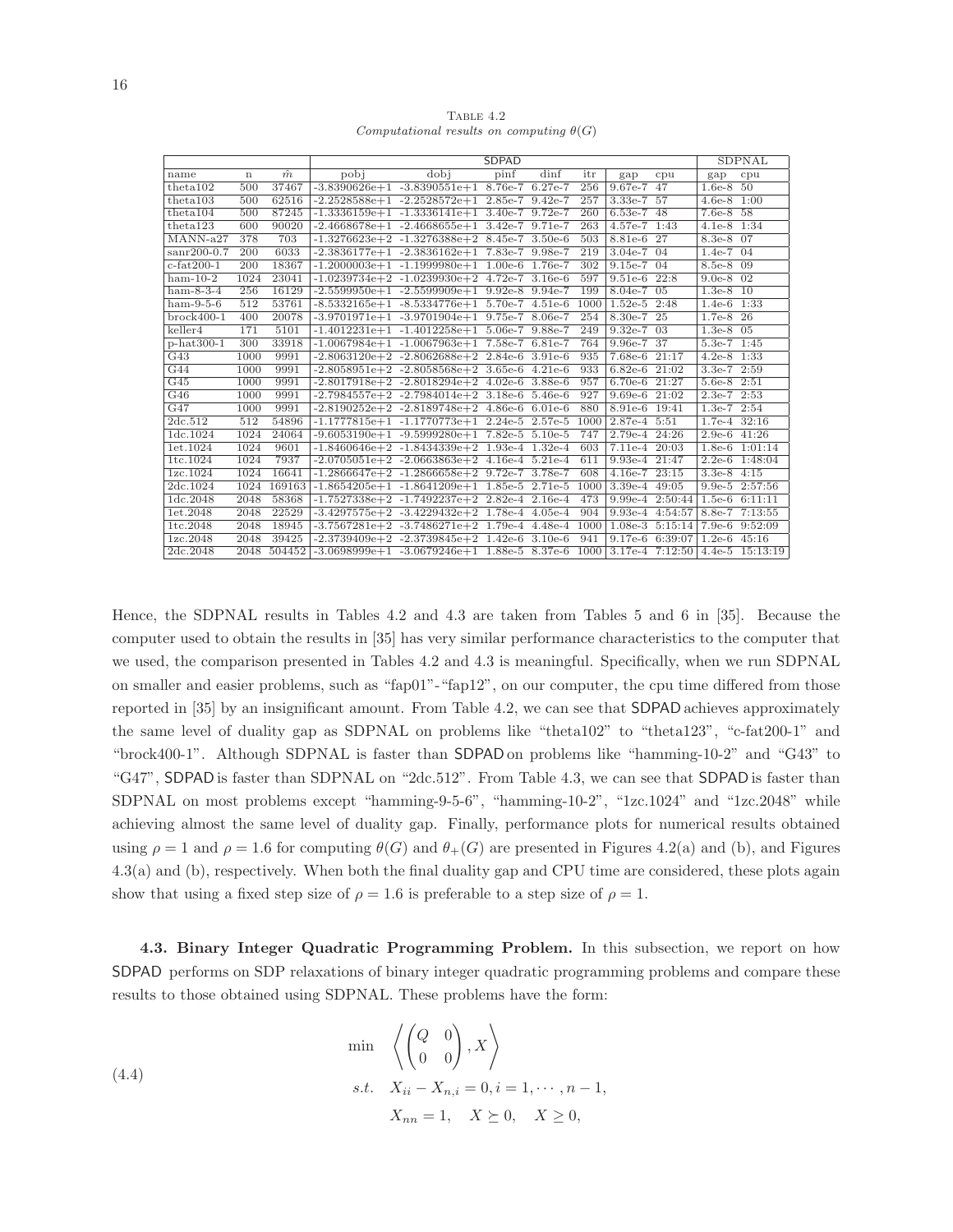|                                                    | TABLE 4.3 |  |  |
|----------------------------------------------------|-----------|--|--|
| Computational results on computing $\theta_{+}(G)$ |           |  |  |

|                  |                  |           |      |                                                          | <b>SDPAD</b> |      |      |                   |                     |           | <b>SDPNAL</b>   |
|------------------|------------------|-----------|------|----------------------------------------------------------|--------------|------|------|-------------------|---------------------|-----------|-----------------|
| name             | $\mathbf n$      | $\hat{m}$ | pobj | dobj                                                     | pinf         | dinf | itr  | gap               | cpu                 | gap       | cpu             |
| theta102         | 500              | 37467     |      | $-3.8066274e+1 -3.8066252e+1 2.94e-7 9.58e-7$            |              |      | 281  | $2.84e-7$ 1:01    |                     | $8.4e-8$  | 3:31            |
| theta103         | 500              | 62516     |      | $-2.2377445e+1$ $-2.2377422e+1$ 3.27e-7 9.52e-7          |              |      | 262  | 4.85e-7 1:01      |                     | $2.3e-8$  | 3:28            |
| theta104         | 500              | 87245     |      | $-1.3282631e+1$ $-1.3282610e+1$ $3.57e-7$ $9.55e-7$      |              |      | 266  | 7.35e-7 52        |                     | $1.6e-7$  | 2:35            |
| theta123         | 600              | 90020     |      | $-2.4495182e+1$ $-2.4495152e+1$ 3.77e-7 9.43e-7          |              |      | 267  | $6.02e-7$ 1:39    |                     | $1.2e-7$  | 6:44            |
| $MANN-a27$       | 378              | 703       |      | $-1.3275956e+2$ $-1.3276174e+2$ 8.98e-7 4.08e-6          |              |      | 530  | 8.17e-6 32        |                     | $1.6e-7$  | 35              |
| $sanr200-0.7$    | $\overline{200}$ | 6033      |      | $-2.3633314e+1$ $-2.3633293e+1$ 8.61e-7 9.57e-7          |              |      | 228  | $4.47e-7$ 05      |                     | $2.9e-7$  | $\overline{11}$ |
| $c$ -fat $200-1$ | 200              | 18367     |      | $-1.2000012e+1$ $-1.1999991e+1$ $4.71e-7$ $2.04e-7$      |              |      | 306  | 8.40e-7 04        |                     | $2.1e-7$  | 36              |
| $ham-8-3-4$      | 256              | 16129     |      | $-2.5599951e+1$ $-2.5599909e+1$ 9.91e-8 9.94e-7          |              |      | 199  | 8.05e-7 05        |                     | $2.7e-10$ | 05              |
| $ham-9-5-6$      | 512              | 53761     |      | $-5.8666560e+1 -5.8666522e+1 6.49e-8 7.58e-7$            |              |      | 472  | $3.25e-7$ $2:19$  |                     | $2.6e-7$  | $\overline{42}$ |
| $ham-10-2$       | 1024             | 23041     |      | $-8.5333069e+1$ $-8.5333237e+1$ $4.99e-8$ $5.49e-7$      |              |      | 653  | 9.78e-7 27:58     |                     | $4.2e-7$  | 4:35            |
| $brock400-1$     | 400              | 20078     |      | $-3.9331005e+1 -3.9330926e+1 9.98e-7 7.54e-7$            |              |      | 258  | 9.83e-7 29        |                     | $3.5e-9$  | 1:45            |
| keller4          | 171              | 5101      |      | $-1.3466089e+1$ $-1.3466006e+1$ 3.61e-6 9.01e-6          |              |      | 331  | $2.98e-6$ 05      |                     | $3.7e-7$  | 43              |
| $p-hat300-1$     | 300              | 33918     |      | $-1.0020244e+1$ $-1.0020212e+1$ $1.34e-6$ 5.93e-7        |              |      | 567  | 1.50e-6 29        |                     | $7.9e-7$  | 6:50            |
| G43              | 1000             | 9991      |      | $-2.7972840e+2$ $-2.7973289e+2$ $4.40e-6$ $5.45e-6$      |              |      | 864  | 8.02e-6 20:22     |                     | $2.1e-7$  | 52:00           |
| $\overline{G44}$ | 1000             | 9991      |      | $-2.7975221e+2$ $-2.7974864e+2$ $4.95e-6$ $4.36e-6$      |              |      | 893  | $6.36e-6$ $21:14$ |                     | $5.7e-8$  | 49:32           |
| G45              | 1000             | 9991      |      | $-2.7931027e+2$ $-2.7931528e+2$ 5.11e-6 4.08e-6          |              |      | 916  | 8.96e-6 22:54     |                     | $2.4e-8$  | 50:25           |
| G46              | 1000             | 9991      |      | $-2.7904079e+2$ $-2.7903549e+2$ $4.34e-6$ $5.19e-6$      |              |      | 886  | 9.47e-6 22:48     |                     | $3.3e-8$  | 44:38           |
| G47              | 1000             | 9991      |      | $-2.8089994e+2 -2.8089501e+2 6.05e-6 5.66e-6$            |              |      | 838  | $8.76e-6$ $21:11$ |                     | $5.1e-9$  | 40:27           |
| 2dc.512          | 512              | 54896     |      | $-1.1385823e+1$ $-1.1383769e+1$ 9.43e-6 9.09e-6          |              |      | 1000 | 8.64e-5 5:10      |                     | $3.8e-4$  | 2:25:15         |
| 1dc.1024         | 1024             | 24064     |      | $-9.5563960e+1$ $-9.5552471e+1$ 2.13e-5 8.50e-6          |              |      | 1000 | 5.98e-5 57:20     |                     | $1.4e-5$  | 5:03:49         |
| 1et.1024         | 1024             | 9601      |      | $-1.8229378e+2$ $-1.8210159e+2$ $1.18e-4$ 2.16e-4        |              |      | 651  | 5.26e-4 36:04     |                     | $1.1e-5$  | 6:45:50         |
| 1tc.1024         | 1024             | 7937      |      | $-2.0440122e+2$ $-2.0425679e+2$ 1.65e-4 2.67e-4          |              |      | 799  | $3.53e-4$ $49:13$ |                     | $8.7e-4$  | 10:37:57        |
| 1zc.1024         | 1024             | 16641     |      | $-1.2813904e+2 -1.2800286e+2 5.71e-5 1.80e-5$            |              |      | 506  | 5.30e-4 28:22     |                     | $1.6e-7$  | 40:13           |
| 2dc.1024         | 1024             | 169163    |      | $-1.7711337e+1$ $-1.7709936e+1$ 3.81e-6 2.37e-6          |              |      | 1000 | 3.85e-5 50:34     |                     | $7.3e-4$  | 11:57:25        |
| 1dc.2048         | 2048             | 58368     |      | $-1.7477173e+2 -1.7442175e+2 2.01e-4 9.45e-5$            |              |      | 517  |                   | 9.99e-4 4:25:17     | $9.7e-5$  | 35:52:44        |
| 1et.2048         | 2048             | 22529     |      | $-3.3883524e+2$ $-3.3837436e+2$ 1.76e-4 2.66e-4          |              |      | 659  |                   | 6.80e-4 5:15:09     | $4.0e-5$  | 80:48:17        |
| 1tc.2048         | 2048             | 18945     |      | $-3.7115486e+2$ $-3.7070213e+2$ $1.86e-4$ 3.97e-4        |              |      | 862  |                   | 6.09e-4 6:35:33     | $1.4e-3$  | 73:56:01        |
| 1zc.2048         | 2048             | 39425     |      | $-2.3739370e+2$ $-2.3739764e+2$ 3.58e-7 4.60e-6          |              |      | 953  |                   | $8.27e-6$ $7:14:21$ | $2.3e-7$  | 2:13:04         |
| 2dc.2048         | 2048             | 504452    |      | $-2.8789604e+1$ $-2.8786706e+1$ $4.84e-6$ $2.79e-6$ 1000 |              |      |      |                   | 4.95e-5 5:45:25     | $2.7e-3$  | 45:21:42        |

Fig. 4.2. *Performance profiles of two variants of* SDPAD *for computing* θ(G)



where  $Q \in \mathbb{R}^{(n-1)\times(n-1)}$ . We replaced the constraints  $X_{ii} - X_{n,i} = 0$  by  $\sqrt{\frac{2}{3}} (X_{ij} - X_{n,i}) = 0$  and the matrix Q was scaled by its Frobenious norm. The computational results obtained on the BIQ instances described in [30] are presented in Table 4.4, where "best upper bound" is the best known upper bound reported in [30], and "%pgap" and "%dgap" were computed as

$$
\% \text{pgap} := \left| \frac{\text{best upper bound} - \text{pobj}}{\text{best upper bound}} \right| \times 100\% \text{ and } \% \text{dgap} := \left| \frac{\text{best upper bound} - \text{dobj}}{\text{best upper bound}} \right| \times 100\%.
$$

The numbers  $h_1$ ,  $h_2$  and  $h_3$  were set to 50, 400 and 500, respectively, the iteration counter  $h_4$  for changing  $\mu$ was set to 0 and the ratios  $\eta_1$  and  $\eta_2$  were set to 1 and 100, respectively. We stopped SDPAD when the total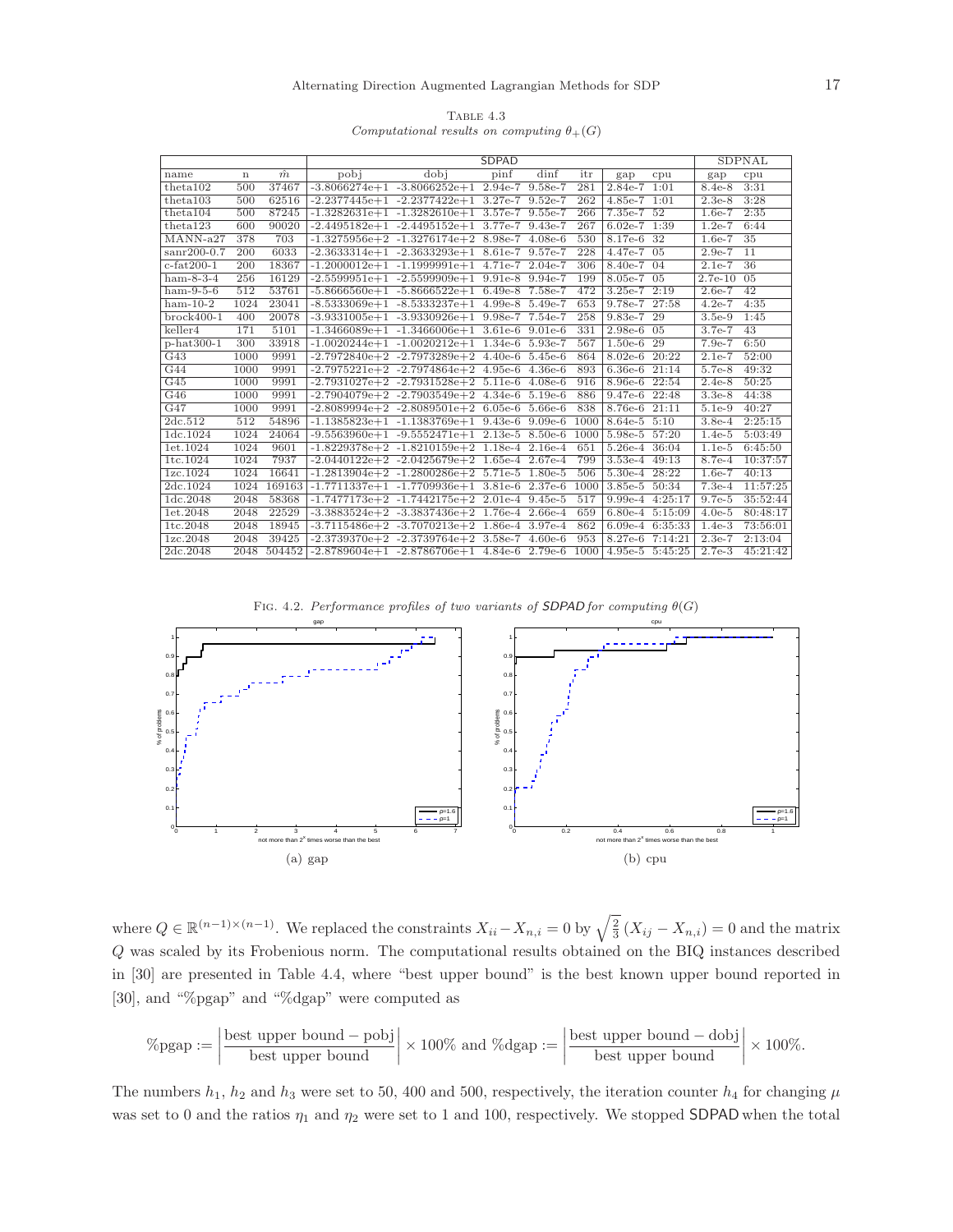

Table 4.4 *Computational results on the BIQ problems*

|            |             | <b>SDPAD</b> |           |           |      |                   |                  |                         |       | SDPNAL                  |         |
|------------|-------------|--------------|-----------|-----------|------|-------------------|------------------|-------------------------|-------|-------------------------|---------|
| name       | $\mathbf n$ | pinf         | dinf      | gap       | itr  | best upper bound  | $\sqrt{\%}$ pgap | $\sqrt[6]{\text{dgap}}$ | cpu   | $\sqrt[6]{\text{dgap}}$ | cpu     |
| be200.3.1  | 201         | 7.09e-7      | $5.17e-7$ | 9.99e-7   | 2484 | $-2.5453000e+4$   | 8.891            | 8.891                   | 32    | 8.891                   | 10:29   |
| be200.3.3  | 201         | 8.73e-6      | $1.42e-6$ | $6.43e-6$ | 2296 | $-2.8023000e+4$   | 5.194            | 5.195                   | 31    | 5.192                   | 12:09   |
| be200.3.5  | 201         | $2.66e-6$    | $3.45e-8$ | $3.55e-8$ | 4782 | $-2.6355000e + 4$ | 6.519            | 6.519                   | 1:04  | 6.519                   | 10:38   |
| be200.3.7  | 201         | 8.88e-6      | 1.78e-6   | 9.97e-6   | 2447 | $-3.0483000e + 4$ | 3.730            | 3.732                   | 32    | 3.730                   | 9:43    |
| be200.3.9  | 201         | $1.00e-6$    | $1.75e-8$ | $1.50e-8$ | 6940 | $-2.4683000e + 4$ | 7.106            | 7.106                   | 1:31  | 7.106                   | 8:28    |
| be200.8.1  | 201         | $1.93e-6$    | $3.06e-8$ | $2.77e-8$ | 4267 | $-4.8534000e + 4$ | 4.812            | 4.812                   | 57    | 4.811                   | 9:41    |
| be200.8.3  | 201         | 8.79e-6      | $1.03e-6$ | $1.00e-5$ | 2107 | $-4.3207000e + 4$ | 7.051            | 7.053                   | 28    | 7.052                   | 10:53   |
| be200.8.5  | 201         | 8.60e-6      | $1.48e-6$ | $9.99e-6$ | 1885 | $-4.1482000e+4$   | 6.725            | 6.723                   | 25    | 6.723                   | 9:53    |
| be200.8.7  | 201         | $8.59e-6$    | 4.73e-7   | $9.97e-6$ | 2186 | $-4.6828000e + 4$ | 5.394            | 5.391                   | 28    | 5.392                   | 4:30    |
| be200.8.9  | 201         | $5.57e-6$    | $7.95e-7$ | $4.60e-6$ | 2146 | $-4.3241000e + 4$ | 5.213            | 5.214                   | 29    | 5.213                   | 12:16   |
| be250.1    | 251         | $9.99e-7$    | $3.10e-8$ | $8.74e-9$ | 5923 | $-2.4076000e+4$   | 4.334            | 4.334                   | 2:14  | 4.332                   | 16:41   |
| be250.3    | 251         | $6.12e-6$    | $4.58e-6$ | $7.82e-6$ | 2747 | $-2.2923000e + 4$ | 4.698            | 4.697                   | 1:02  | 4.698                   | 17:17   |
| be250.5    | 251         | $9.98e-7$    | $2.21e-8$ | $1.03e-8$ | 6326 | $-2.1057000e + 4$ | 6.258            | 6.258                   | 2:24  | 6.254                   | 14:30   |
| be250.7    | 251         | $2.30e-6$    | 5.18e-8   | 7.88e-9   | 5256 | $-2.4095000e + 4$ | 4.250            | 4.250                   | 1:57  | 4.250                   | 14:00   |
| be250.9    | 251         | $1.00e-6$    | $5.61e-8$ | 8.25e-9   | 6532 | $-2.0051000e+4$   | 6.713            | 6.713                   | 2:30  | 6.713                   | 17:13   |
| $bqp250-1$ | 251         | $6.41e-6$    | $2.57e-6$ | $9.97e-6$ | 3005 | $-4.5607000e + 4$ | 4.509            | 4.507                   | 1:08  | 4.508                   | 17:42   |
| $bqp250-3$ | 251         | $3.18e-6$    | $2.06e-6$ | 7.68e-7   | 3006 | $-4.9037000e+4$   | 4.159            | 4.159                   | 1:05  | 4.160                   | 10:36   |
| $bqp250-5$ | 251         | $7.80e-6$    | $1.10e-6$ | $9.08e-6$ | 3129 | $-4.7961000e + 4$ | 4.260            | 4.261                   | 1:10  | 4.260                   | 19:03   |
| $bqp250-7$ | 251         | $5.63e-7$    | $3.21e-7$ | $9.98e-7$ | 4801 | $-4.6757000e + 4$ | 4.630            | 4.630                   | 1:46  | 4.630                   | 16:36   |
| $bqp250-9$ | 251         | $6.64e-6$    | 3.47e-6   | $9.24e-6$ | 3006 | $-4.8916000e + 4$ | 5.277            | 5.279                   | 1:06  | 5.276                   | 16:12   |
| $bqp500-1$ | 501         | 2.36e-7      | $3.92e-7$ | $1.00e-6$ | 8960 | $-1.1658600e + 5$ | 8.044            | 8.044                   | 19:44 | 8.045                   | 1:00:59 |
| $bqp500-3$ | 501         | $2.42e-7$    | $3.61e-7$ | $1.00e-6$ | 8824 | $-1.3081200e + 5$ | 5.842            | 5.841                   | 19:04 | 5.842                   | 1:01:47 |
| $bqp500-5$ | 501         | $4.44e-7$    | $4.03e-7$ | 9.99e-7   | 8288 | $-1.2548700e + 5$ | 6.857            | 6.857                   | 18:41 | 6.857                   | 1:36:43 |
| $bqp500-7$ | 501         | 2.75e-7      | 4.83e-7   | 9.99e-7   | 9153 | $-1.2220100e + 5$ | 7.603            | 7.602                   | 20:16 | 7.603                   | 1:25:26 |
| $bqp500-9$ | 501         | $2.82e-7$    | 4.88e-7   | $1.00e-6$ | 8439 | $-1.2079800e + 5$ | 7.856            | 7.856                   | 18:54 | 7.857                   | 1:24:40 |
| gka2e      | 201         | 9.99e-7      | $1.65e-8$ | $2.07e-8$ | 4375 | $-2.3395000e + 4$ | 6.508            | 6.508                   | 57    | 6.506                   | 7:23    |
| gka4e      | 201         | $8.35e-6$    | $2.75e-7$ | $3.42e-6$ | 2735 | $-3.5594000e+4$   | 4.583            | 4.582                   | 36    | 4.582                   | 11:25   |
| gka1f      | 501         | $4.43e-7$    | 5.83e-7   | $9.99e-7$ | 8106 | $-6.1194000e + 4$ | 7.133            | 7.133                   | 17:57 | 7.133                   | 1:28:54 |
| $g$ ka3f   | 501         | $3.43e-7$    | $5.27e-7$ | $9.99e-7$ | 7785 | $-1.3803500e + 5$ | 8.778            | 8.777                   | 17:04 | 8.778                   | 1:31:34 |
| gka5f      | 501         | 3.78e-7      | 7.40e-7   | $1.00e-6$ | 8849 | $-1.9050700e + 5$ | 8.612            | 8.612                   | 18:58 | 8.613                   | 1:25:48 |

number of iterations reached 10000. The minimum penalty parameter  $\mu_{\min}$  is set to 0.1. All other parameters were set to their default values. Again, we did not run SDPNAL on our own computer but presented the results reported in Table 8 in [35] in Table 4.4. From this table, we can see that SDPAD is faster than SDPNAL for achieving comparable lower bounds. Finally, performance plots for numerical results obtained using  $\rho = 1$  and  $\rho = 1.6$  are presented in Figures 4.4(a) and (b). When both the final duality gap and CPU time are considered, these plots again show that using a fixed step size of  $\rho = 1.6$  is preferable to using a step size of  $\rho = 1$ .

5. Conclusion. In this paper, we presented alternating direction augmented Lagrangian methods for solving semidefinite programming (SDP) problems. At each inner iteration, the algorithm minimizes the dual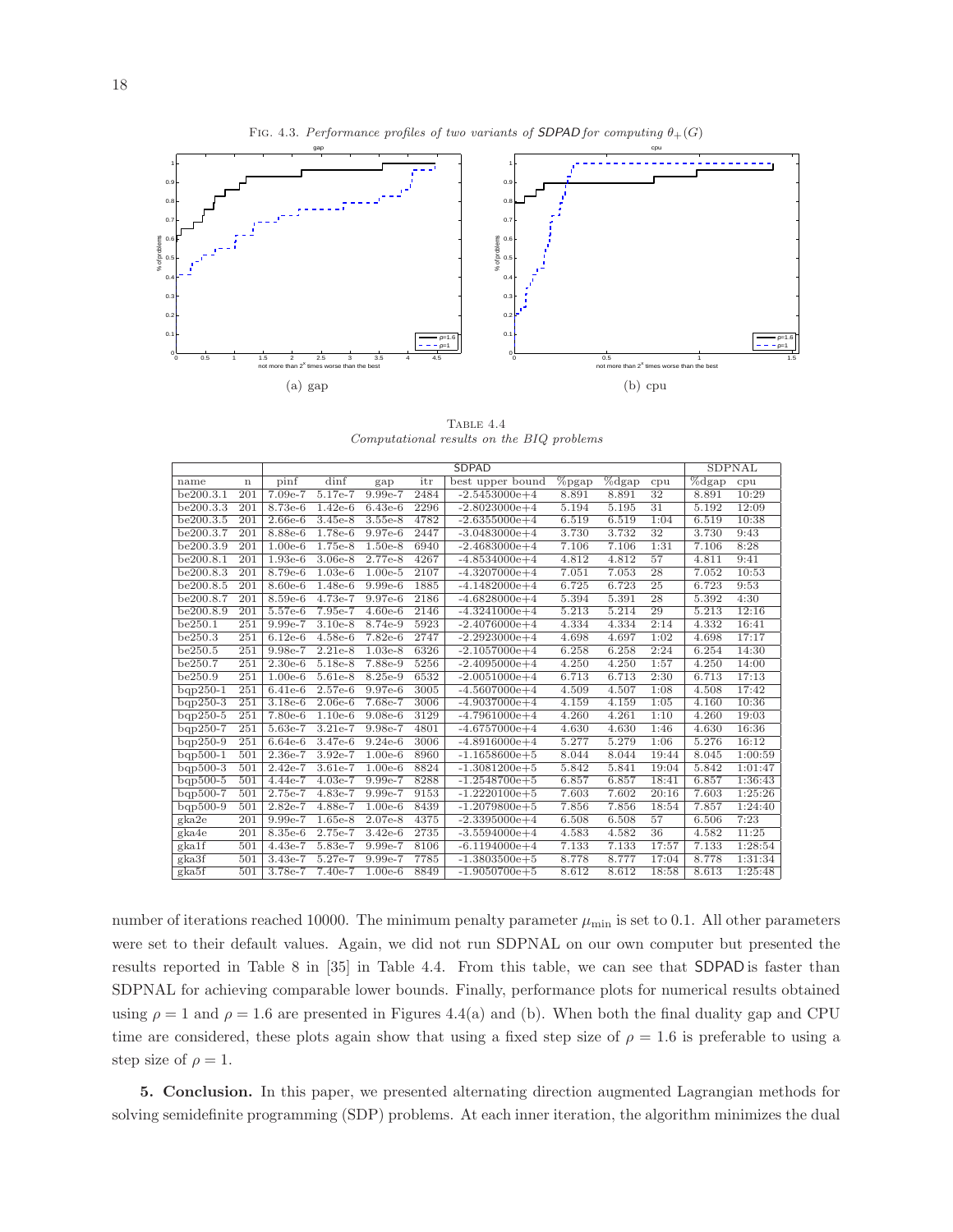

Fig. 4.4. *Performance profiles of two variants of* SDPAD *for the BIQ problems*

augmented Lagrangian function with respect to each block of dual variable separately while other blocks are fixed and then updates the primal variables. For the version of our algorithm that uses a unit step size  $\rho = 1$ , complementary is enforced by computing partial eigenvalue decompositions at each iteration. The special structure of the constraints, such as sparsity and orthogonality, can often be used to simplify the computation when solving the subproblems. Our method can handle SDPs with inequality and positivity constraints directly without transforming them to equality constraints. Since the low rank structure of the optimal solution is often exposed after relatively few iterations from our numerical experience, we plan to explore how to take advantage of this to improve the efficiency of our algorithm.

Acknowledgements. We want to thank Kim-Chuan Toh and Defeng Sun for sharing their code SDP-NAL and for providing the data files for the frequency assignment and maximum stable set problems. We also want to thank Samuel Burer for sharing his code SDPLR and Andreas Stathopoulos for his helpful comments on iterative methods for eigenvalue decomposition.

#### REFERENCES

- [1] D. P. Bertsekas and J. N. Tsitsiklis, *Parallel and distributed computation: numerical methods*, Prentice-Hall, Inc., Upper Saddle River, NJ, USA, 1989.
- [2] S. Burer, *Optimizing a polyhedral-semidefinite relaxation of completely positive programs*, manuscript, Department of Management Sciences, University of Iowa, Iowa City, IA 52242-1994, USA, December 2008. Submitted to *Mathematical Programming Computation*.
- [3] S. Burer and R. D. C. Monteiro, *A nonlinear programming algorithm for solving semidefinite programs via low-rank factorization*, Math. Program., 95 (2003), pp. 329–357.
- [4] , *Local minima and convergence in low-rank semidefinite programming*, Math. Program., 103 (2005), pp. 427–444.
- [5] S. Burer, R. D. C. Monteiro, and Y. Zhang, *A computational study of a gradient-based log-barrier algorithm for a class of large-scale SDPs*, Math. Program., 95 (2003), pp. 359–379. Computational semidefinite and second order cone programming: the state of the art.
- [6] S. Burer and D. Vandenbussche, *Solving lift-and-project relaxations of binary integer programs*, SIAM J. Optim., 16 (2006), pp. 726–750 (electronic).
- [7] G. Chen and M. Teboulle, *A proximal-based decomposition method for convex minimization problems*, Math. Programming, 64 (1994), pp. 81–101.
- [8] E. D. Dolan and J. J. More´, *Benchmarking optimization software with performance profiles*, Math. Program., 91 (2002), pp. 201–213.
- [9] J. Eckstein and D. P. Bertsekas, *An alternating direction method for linear programming.* LIDS-P, 1967. Cambridge,